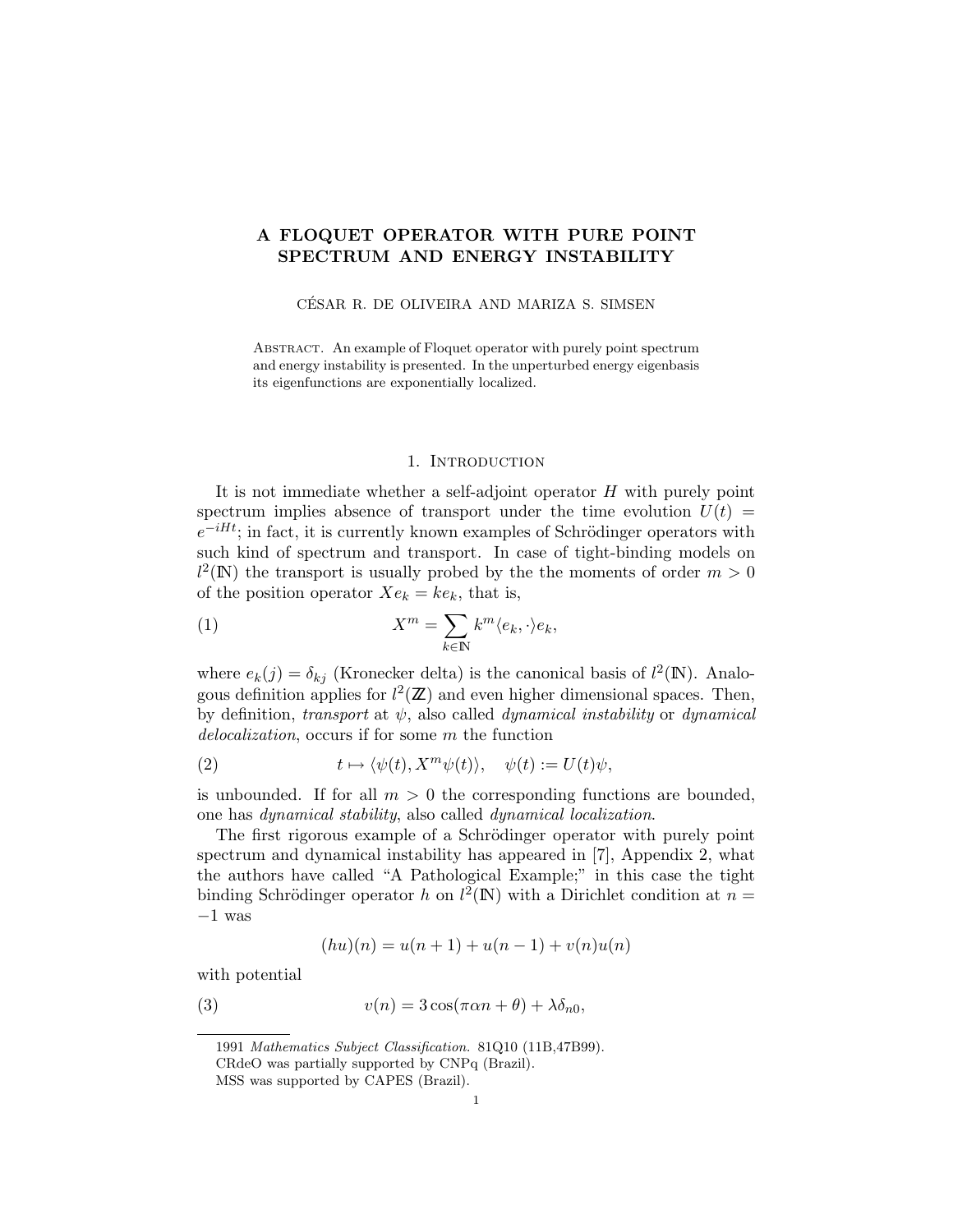that is, rank one perturbations of an instance of the almost Mathieu operator. An irrational number  $\alpha$  was constructed so that for a.e.  $\theta \in [0, 2\pi)$  and a.e.  $\lambda \in [0, 1]$  the corresponding self-adjoint operator h has purely point spectrum with dynamical instability at  $e_0$  (throughout, the term "a.e." without specification means with respect to the Lebesgue measure under consideration). More precisely, it was shown that for all  $\epsilon > 0$ 

$$
\limsup_{t \to \infty} \frac{1}{t^{2-\epsilon}} \langle \psi(t), X^2 \psi(t) \rangle = \infty, \quad \psi(0) = e_0.
$$

Compare with the absence of ballistic motion for point spectrum Hamiltonians  $|15|$ 

$$
\lim_{t \to \infty} \frac{1}{t^2} \langle \psi(t), X^2 \psi(t) \rangle = 0.
$$

Additional examples of this behavior are known, even for random potentials, but with a strong local correlations [10], as for the random dimer model in the Schrödinger case; there is also an adaptation  $[6]$  for the random Bernoulli Dirac operator with no correlation in the potential, although for the massless case.

The time evolution of a quantum system with time-dependent Hamiltonian is given by a strongly continuous family of unitary operators  $U(t, r)$ (the propagator). For an initial condition  $\psi_0$  at  $t = 0$ , its time evolution is given by  $U(t, 0)\psi_0$ . If the Hamiltonian is time-periodic with period T, then

$$
U(t+T, r+T) = U(t,r), \quad \forall t, r,
$$

and we have the Floquet operator  $U_F := U(T, 0)$  defined as the evolution generated by the Hamiltonian over a period.

Quantum systems governed by a time periodic Hamiltonian have their dynamical stability often characterized in terms of the spectral properties of the corresponding Floquet operator. As in the autonomous case, the presence of continuous spectrum is a signature of unstable quantum systems; this is a consequence of the famous RAGE theorem, firstly proved for the autonomous case [14] and then for time-periodic Hamiltonians [8]. In principle, a Floquet operator with purely point spectrum would imply "stability," but one should be alerted by the above mentioned "pathological" examples in the autonomous case.

In this work we give an example of a Floquet operator with purely point spectrum and "energy instability," which can be considered the partner concept of dynamical instability in case of autonomous systems. We shall consider a particular choice in the family of Floquet operators studied in [3]; such operators describe the quantum dynamics of certain interesting physical models (see [1, 3] and references therein), and display a band structure with respect to an orthogonal basis  $\{\varphi_k\}$  of  $l^2(\mathbb{N})$  or  $l^2(\mathbb{Z})$ , constructed as eigenfunctions of an unperturbed energy operator. There are some conceptual differences with respect to the autonomous case mentioned before, since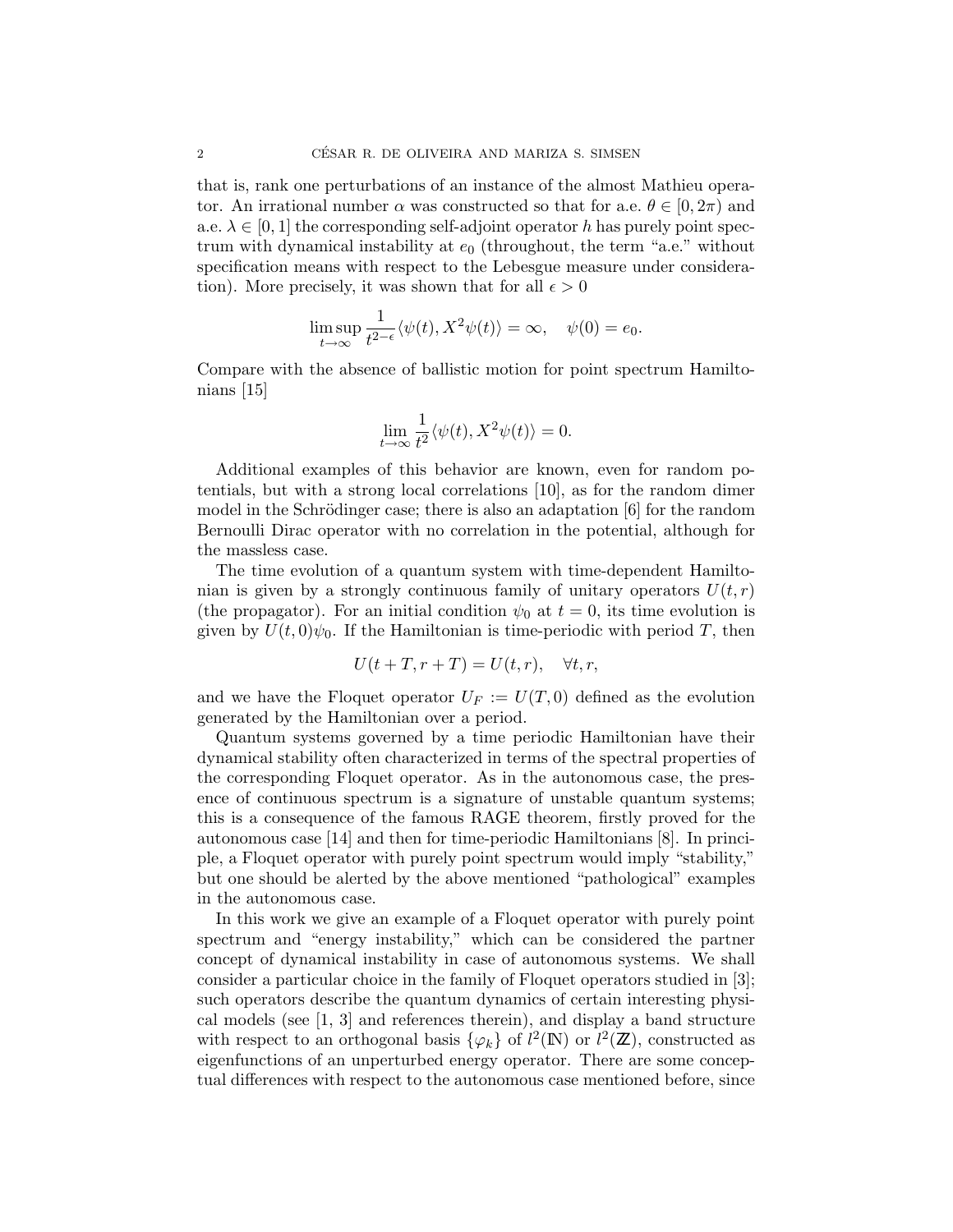now the momentum  $X^m$  is defined in the energy space

(4) 
$$
X^m = \sum_{k \ge 1} k^m \langle \varphi_k, \cdot \rangle \varphi_k,
$$

instead of in the "physical space"  $\mathbb{N}$ . Thus, if for all  $m > 0$  the functions

(5) 
$$
n \mapsto \langle \psi(n), X^m \psi(n) \rangle, \quad \psi(n) := U_F^n \psi, \quad n \ge 0,
$$

are bounded we say there is energy stability or energy localization, while if at least one of them is unbounded we say the system presents energy instability or energy delocalization; the latter reflects a kind of "resonance."

Our construction is a fusion of the Floquet operator studied in [3], now under suitable additional rank one perturbations, and the arguments presented in [7] for model (3). For suitable values of parameters we shall get the following properties:

- 1. The resulting unitary operator  $U_{\lambda}(\beta, \theta)^{+}$  (after the rank one perturbation; see Eq. (10)) still belongs to the family of Floquet operators considered in [3].
- 2.  $U_{\lambda}(\beta,\theta)^+$  has purely point spectrum with exponentially localized eigenfunctions.
- 3. The time evolution along the Floquet operator  $U_{\lambda}(\beta, \theta)^{+}$  of the initial condition  $\varphi_1$  presents energy instability.

 $U_{\lambda}(\beta,\theta)^{+}$  will be obtained as a rank one perturbation of the almost periodic class of operators studied in the Section 7 of [3] (we describe them ahead). In order to prove purely point spectrum, we borrow an argument from [9] that was used to prove localization for random unitary operators, and it combines spectral averaging and positivity of the Lyapunov exponent with polynomial boundedness of generalized eigenfunctions. In order to get dynamical instability, although we adapt ideas of [7], we underline that some results needed completely different proofs and they are not entirely trivial.

This paper is organized as follows. In Section 2 we present the model of Floquet operator we shall consider, some preliminary results and the main result is stated in Theorem 2. In Section 3 we shall prove that our Floquet operator is pure point. Section 4 is devoted to the proof of dynamical instability.

#### 2. The Floquet Operator

We briefly recall the construction of the Floquet operator introduced in [3] based on the physical model discussed in [1]. The separable Hilbert space is  $l^2(\mathbb{Z})$  and  $\{\varphi_k\}_{k\in\mathbb{Z}}$  denote its canonical basis. Consider the set of  $2\times 2$ matrices defined for any  $k \in \mathbb{Z}$  by

$$
S_k = e^{-i\theta_k} \begin{pmatrix} re^{-i\alpha_k} & ite^{i\gamma_k} \\ ite^{-i\gamma_k} & re^{i\alpha_k} \end{pmatrix}
$$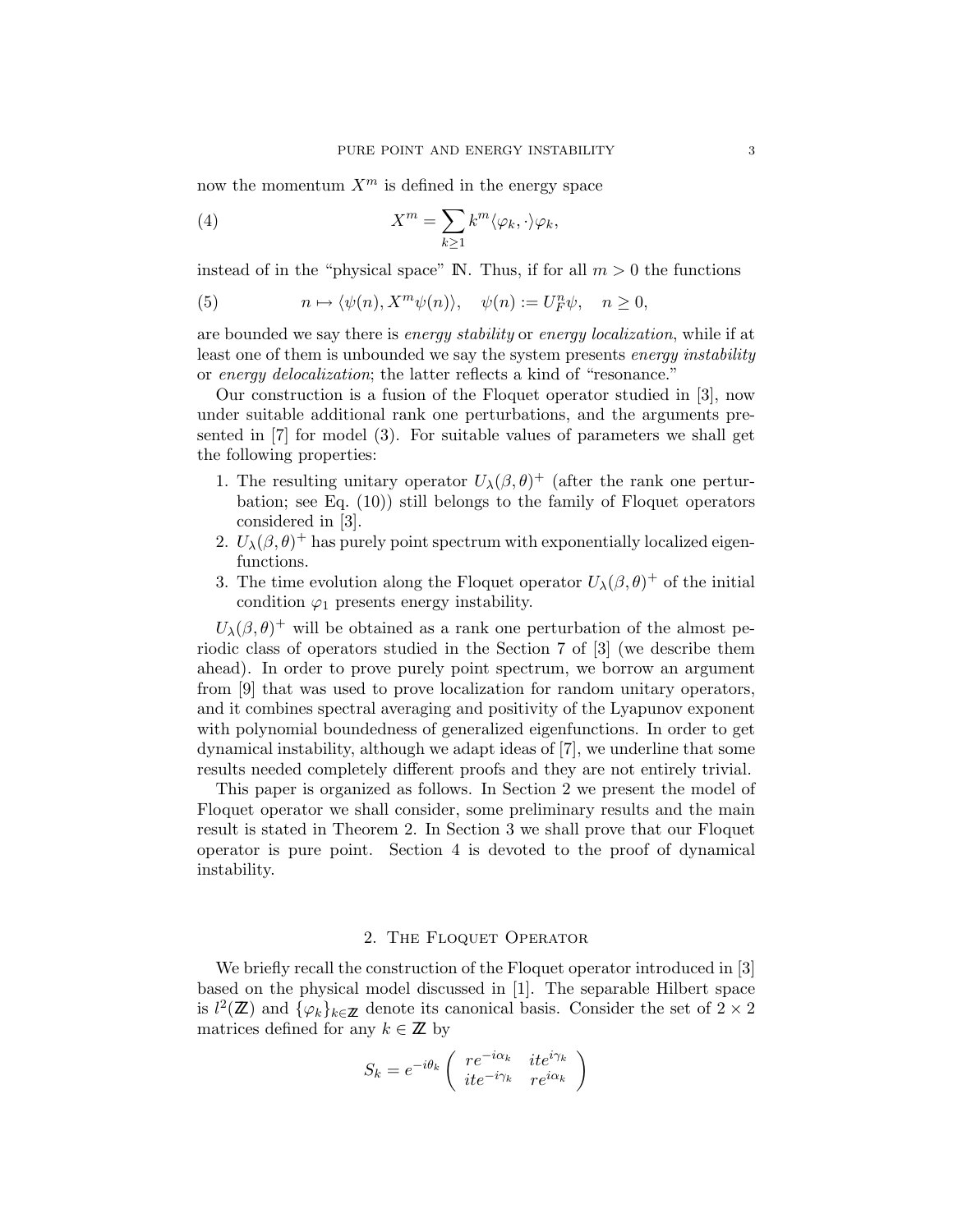parameterized by the phases  $\alpha_k$ ,  $\gamma_k$ ,  $\theta_k$  in the torus T and the real parameters  $t, r$ , the reflection and transition coefficients, respectively, linked by  $r^2 + t^2 = 1$ . Then, let  $P_j$  be the orthogonal projection onto the span of  $\varphi_j$ ,  $\varphi_{j+1}$  in  $l^2(\mathbb{Z})$ , and let  $U_e$ ,  $U_o$  be two  $2 \times 2$  block diagonal unitary operators on  $l^2(\mathbb{Z})$  defined by

$$
U_e = \sum_{k \in \mathbb{Z}} P_{2k} S_{2k} P_{2k} \text{ and } U_o = \sum_{k \in \mathbb{Z}} P_{2k+1} S_{2k+1} P_{2k+1}.
$$

The matrix representation of  $U_e$  in the canonical basis is

$$
U_e = \begin{pmatrix} \ddots & & & \\ & S_{-2} & & \\ & & S_0 & \\ & & & S_2 & \\ & & & & \ddots \end{pmatrix},
$$

and similarly for  $U_o$ , with  $S_{2k+1}$  in place of  $S_{2k}$ . The Floquet operator U is defined by

$$
U=U_oU_e,
$$

such that, for any  $k \in \mathbb{Z}$ ,

$$
U\varphi_{2k} = \int_{0}^{2\pi} t e^{-i(\theta_{2k} + \theta_{2k-1})} e^{-i(\alpha_{2k} - \gamma_{2k-1})} \varphi_{2k-1} \n+ r^{2} e^{-i(\theta_{2k} + \theta_{2k-1})} e^{-i(\alpha_{2k} - \alpha_{2k-1})} \varphi_{2k} \n+ \int_{0}^{2\pi} t e^{-i(\theta_{2k} + \theta_{2k+1})} e^{-i(\gamma_{2k} + \alpha_{2k+1})} \varphi_{2k+1} \n- t^{2} e^{-i(\theta_{2k} + \theta_{2k-1})} e^{-i(\gamma_{2k} + \gamma_{2k-1})} \varphi_{2k-1} \n+ \int_{0}^{2\pi} t e^{-i(\theta_{2k} + \theta_{2k-1})} e^{i(\gamma_{2k} + \gamma_{2k-1})} \varphi_{2k-1} \n+ \int_{0}^{2\pi} t e^{-i(\theta_{2k} + \theta_{2k-1})} e^{i(\gamma_{2k} + \alpha_{2k-1})} \varphi_{2k} \n+ r^{2} e^{-i(\theta_{2k} + \theta_{2k+1})} e^{i(\alpha_{2k} - \alpha_{2k+1})} \varphi_{2k+1} \n+ \int_{0}^{2\pi} e^{-i(\theta_{2k} + \theta_{2k+1})} e^{i(\alpha_{2k} - \gamma_{2k+1})} \varphi_{2k+2}
$$

The extreme cases where  $rt = 0$  are spectrally trivial; in case  $t = 0$ ,  $r = 1, U$  is pure point and if  $t = 1, r = 0, U$  is purely absolutely continuous (Proposition 3.1 in [3]). From now on we suppose  $0 < r, t < 1$ .

For the eigenvalue equation

$$
U\psi = e^{iE}\psi
$$
  

$$
\psi = \sum_{k \in \mathbb{Z}} c_k \varphi_k, \qquad c_k, E \in \mathbb{C},
$$

one gets the following relation between coefficients

$$
\left(\begin{array}{c}c_{2k}\\c_{2k+1}\end{array}\right)=T_k(E)\left(\begin{array}{c}c_{2k-2}\\c_{2k-1}\end{array}\right),\,
$$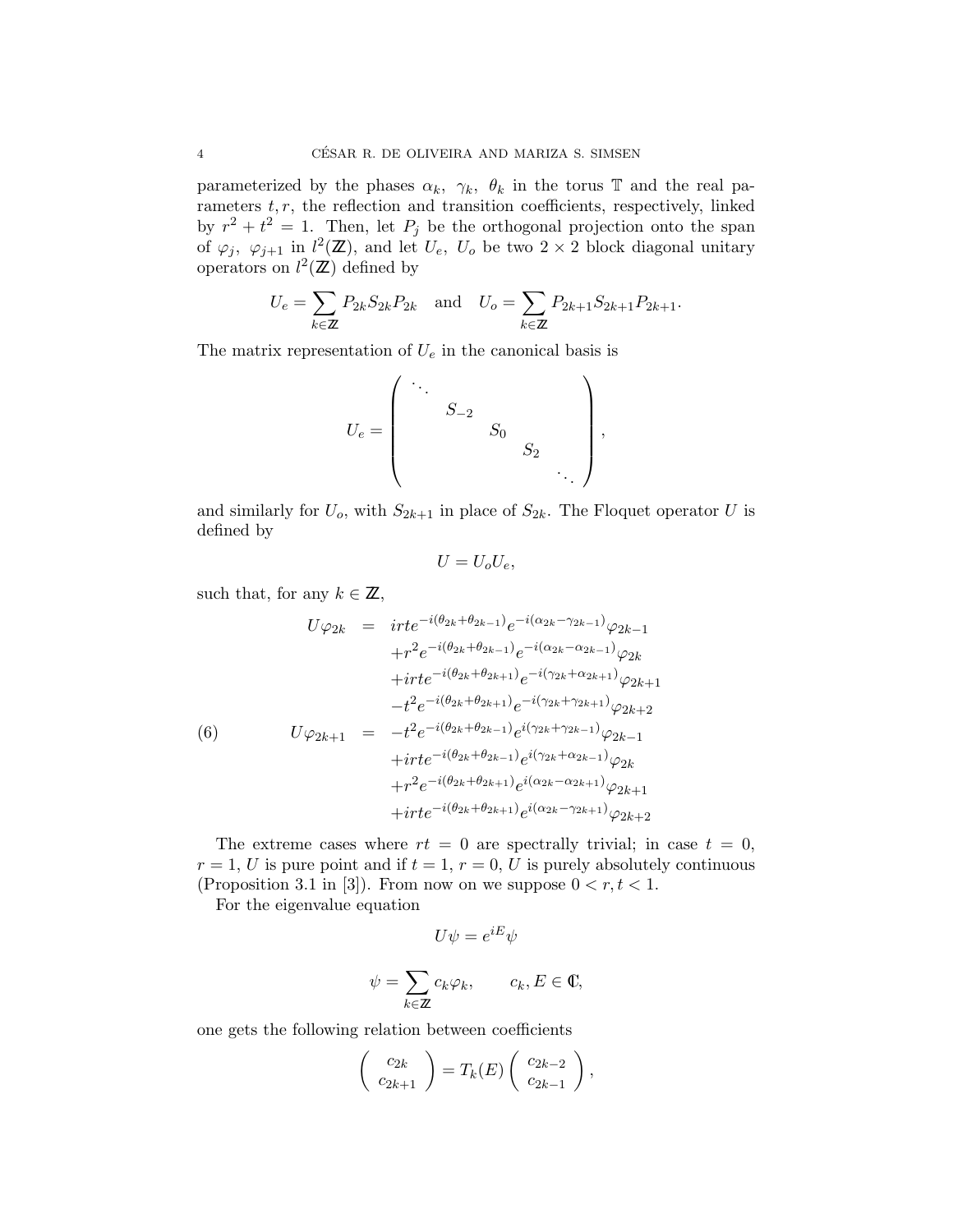where the matrix  $T_k(E)$  has elements

$$
T_k(E)_{11} = -e^{-i(E+\gamma_{2k-1}+\gamma_{2k-2}+\theta_{2k-1}+\theta_{2k-2})},
$$
  
\n
$$
T_k(E)_{12} = i\frac{r}{t} \left( e^{-i(E+\gamma_{2k-1}-\alpha_{2k-2}+\theta_{2k-1}+\theta_{2k-2})} - e^{-i(\gamma_{2k-1}-\alpha_{2k-1})} \right),
$$
  
\n
$$
T_k(E)_{21} = i\frac{r}{t} \left( e^{-i(\theta_{2k-2}-\theta_{2k}+\gamma_{2k}+\gamma_{2k-1}+\gamma_{2k-2}+\alpha_{2k-1})} - e^{-i(E+\theta_{2k-2}+\theta_{2k-1}+\gamma_{2k}+\gamma_{2k-1}+\gamma_{2k-2}+\alpha_{2k})} \right),
$$
  
\n
$$
T_k(E)_{22} = -\frac{1}{t^2} e^{i(E+\theta_{2k}+\theta_{2k-1}-\gamma_{2k}-\gamma_{2k-1})} + \frac{r^2}{t^2} e^{-i(\gamma_{2k}+\gamma_{2k-1})} \left( e^{i(\theta_{2k}-\theta_{2k-2}+\alpha_{2k-2}-\alpha_{2k-1})} + e^{-i(\alpha_{2k}-\alpha_{2k-1})} \right)
$$
  
\n
$$
-\frac{r^2}{t^2} e^{-i(E+\theta_{2k-2}+\theta_{2k-1}+\gamma_{2k}+\gamma_{2k-1}+\alpha_{2k}-\alpha_{2k-2})}
$$

and

$$
\det T_k(E) = e^{-i(\theta_{2k-2} - \theta_{2k} + \gamma_{2k} + 2\gamma_{2k-1} + \gamma_{2k-2})}.
$$

Given coefficients  $(c_0, c_1)$ , for any  $k \in \mathbb{N}^*$  one has

$$
\begin{pmatrix} c_{2k} \\ c_{2k+1} \end{pmatrix} = T_k(E) \dots T_2(E) T_1(E) \begin{pmatrix} c_0 \\ c_1 \end{pmatrix},
$$

$$
\begin{pmatrix} c_{-2k} \\ c_{-2k+1} \end{pmatrix} = T_{-k+1}(E)^{-1} \dots T_{-1}(E)^{-1} T_0(E)^{-1} \begin{pmatrix} c_0 \\ c_1 \end{pmatrix}
$$

In the physical setting [1], the natural Hilbert space is  $l^2(\mathbb{N}^*)$ , with  $\mathbb{N}^*$  the set of positive integers, and the definition according with [3] of the Floquet operator, denoted by  $U^+$ , is

(8) 
$$
U^{+}\varphi_{1} = re^{-i(\theta_{0}+\theta_{1})}e^{-i\alpha_{1}}\varphi_{1} + ite^{-i(\theta_{0}+\theta_{1})}e^{-i\gamma_{1}}\varphi_{2},
$$

$$
U^{+}\varphi_{k} = U\varphi_{k}, k > 1
$$

with  $U\varphi_k$  as in (6). In this case the eigenvalue equation is

$$
U^+\psi = e^{iE}\psi
$$

with  $\psi = \sum_{k=1}^{\infty} c_k \varphi_k$ . Then starting from  $c_2, c_3$ , we have

$$
\begin{pmatrix} c_{2k} \ c_{2k+1} \end{pmatrix} = T_k(E) \dots T_2(E) \begin{pmatrix} c_2 \ c_3 \end{pmatrix}, \qquad k = 2, 3, \dots
$$

where the transfer matrices  $T_k(E)$  are given by (7), along with the additional one

$$
\left(\begin{array}{c}c_2\\c_3\end{array}\right)=c_1\left(\begin{array}{c}a_1(E)\\a_2(E)\end{array}\right),\,
$$

.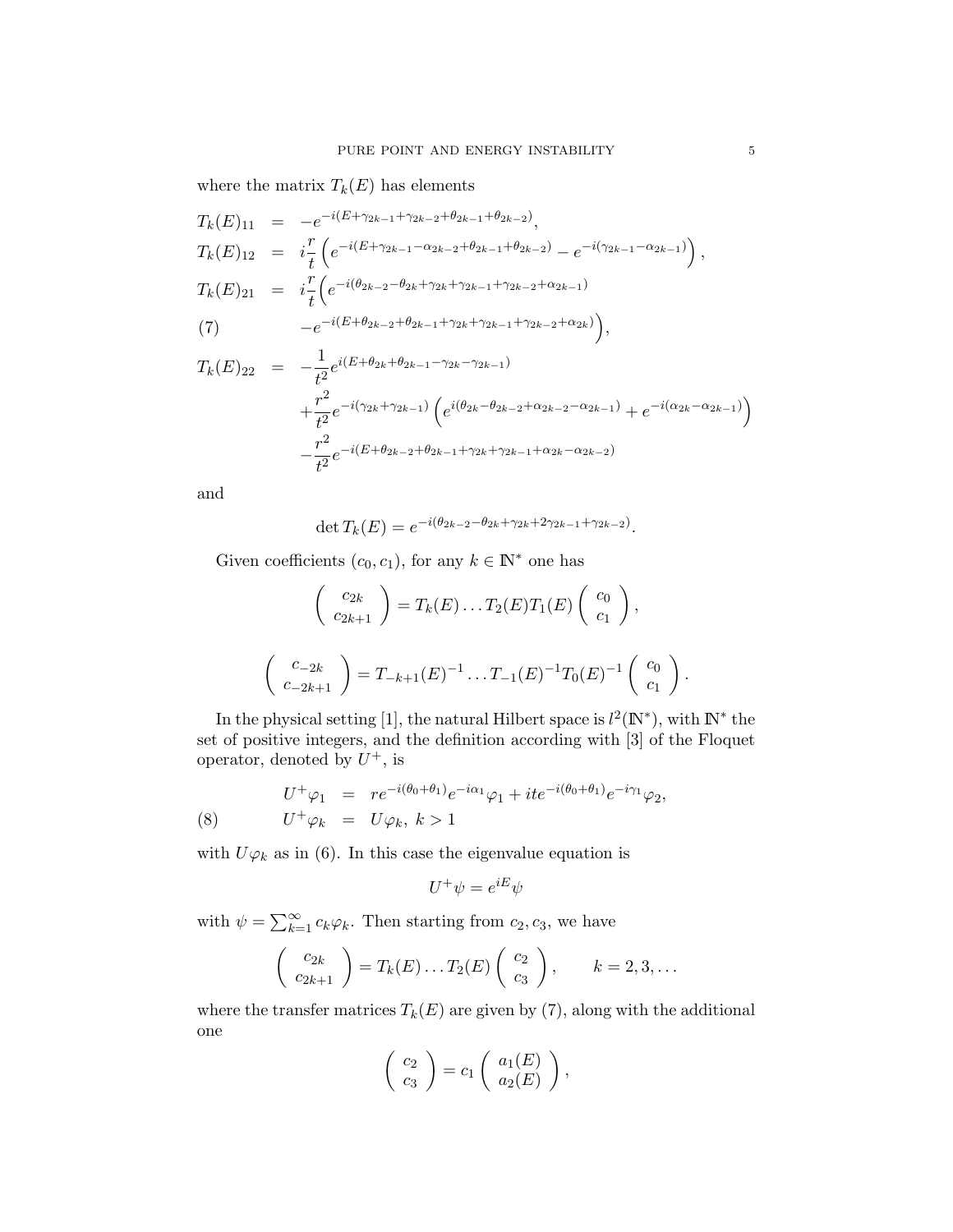where

$$
a_1(E) = \frac{i}{t} \left( e^{-i(E + \gamma_1 + \theta_1 + \theta_0)} - r e^{-i(\gamma_1 - \alpha_1)} \right)
$$
  
\n
$$
a_2(E) = -\frac{1}{t^2} e^{i(E + \theta_2 + \theta_1 - \gamma_2 - \gamma_1)} + \frac{r}{t^2} e^{-i(\gamma_2 + \gamma_1)} \left( e^{i(\theta_2 - \theta_0 - \alpha_1)} + r e^{-i(\alpha_2 - \alpha_1)} \right)
$$
  
\n
$$
-\frac{r}{t^2} e^{-i(E + \theta_0 + \theta_1 + \gamma_2 + \gamma_1 + \alpha_2)}
$$

For further details and generalizations of this class of unitary operators, we refer the reader to [3, 11, 12, 9]. In particular, when the phases are i.i.d. random variables, it was proved to hold in the unitary case typical results obtained for discrete one-dimensional random Schrödinger operators. For example, the availability of a transfer matrix formalism to express generalized eigenvectors allows to introduce a Lyapunov exponent, to prove a unitary version of Oseledec's Theorem and of Ishii-Pastur Theorem (and get absence of absolutely continuous spectrum in some cases).

Our main interest is on the almost periodic example

$$
U \equiv U(\{\theta_k\}, {\{\alpha_k\}, {\{\gamma_k\}}}),
$$

where the phases  $\alpha_k$  are taken as constants,  $\alpha_k = \alpha \ \forall k \in \mathbb{Z}$ , while the  $\gamma_k$ 's are arbitrary and can be replaced by  $(-1)^{k+1}\alpha$  (see Lemma 3.2 in [3]). The almost periodicity due to the phases  $\theta_k$  defined by  $\theta_k = 2\pi\beta k + \theta$ , where  $\beta \in \mathbb{R}$ , and  $\theta \in [0, 2\pi)$ . We denote U above by  $U = U(\beta, \theta)$  and then for any  $k \in \mathbb{Z}$  (see (6))

$$
U(\beta,\theta)\varphi_{2k} = \text{irte}^{-i(2\pi\beta(4k-1)+2\theta)}\varphi_{2k-1} +r^2e^{-i(2\pi\beta(4k-1)+2\theta)}\varphi_{2k} + \text{irte}^{-i(2\pi\beta(4k+1)+2\theta)}\varphi_{2k+1} -t^2e^{-i(2\pi\beta(4k+1)+2\theta)}\varphi_{2k+2}
$$
  
(9) 
$$
U(\beta,\theta)\varphi_{2k+1} = -t^2e^{-i(2\pi\beta(4k-1)+2\theta)}\varphi_{2k-1} + \text{irte}^{-i(2\pi\beta(4k-1)+2\theta)}\varphi_{2k} +r^2e^{-i(2\pi\beta(4k+1)+2\theta)}\varphi_{2k+1} + \text{itrte}^{-i(2\pi\beta(4k+1)+2\theta)}\varphi_{2k+2}
$$

Let  $U(\beta, \theta)^+$  be the corresponding operator on  $l^2(\mathbb{N}^*)$  defined by (8). The following result was proved in [3].

**Theorem 1.** (i) For  $\beta$  rational and each  $\theta \in [0, 2\pi)$ ,  $U(\beta, \theta)$  is purely absolutely continuous,  $\sigma_{sc}(U(\beta,\theta)^+) = \emptyset$ ,  $\sigma_{ac}(U(\beta,\theta)^+) = \sigma_{ac}(U(\beta,\theta))$  and the point spectrum of  $U(\beta, \theta)^+$  consists of finitely many simple eigenvalues in the resolvent set of  $U(\beta, \theta)$ .

(ii) Let  $T_k^{\theta}(E)$  be the transfer matrices at  $E \in \mathbb{T}$  corresponding to  $U(\beta, \theta)$ .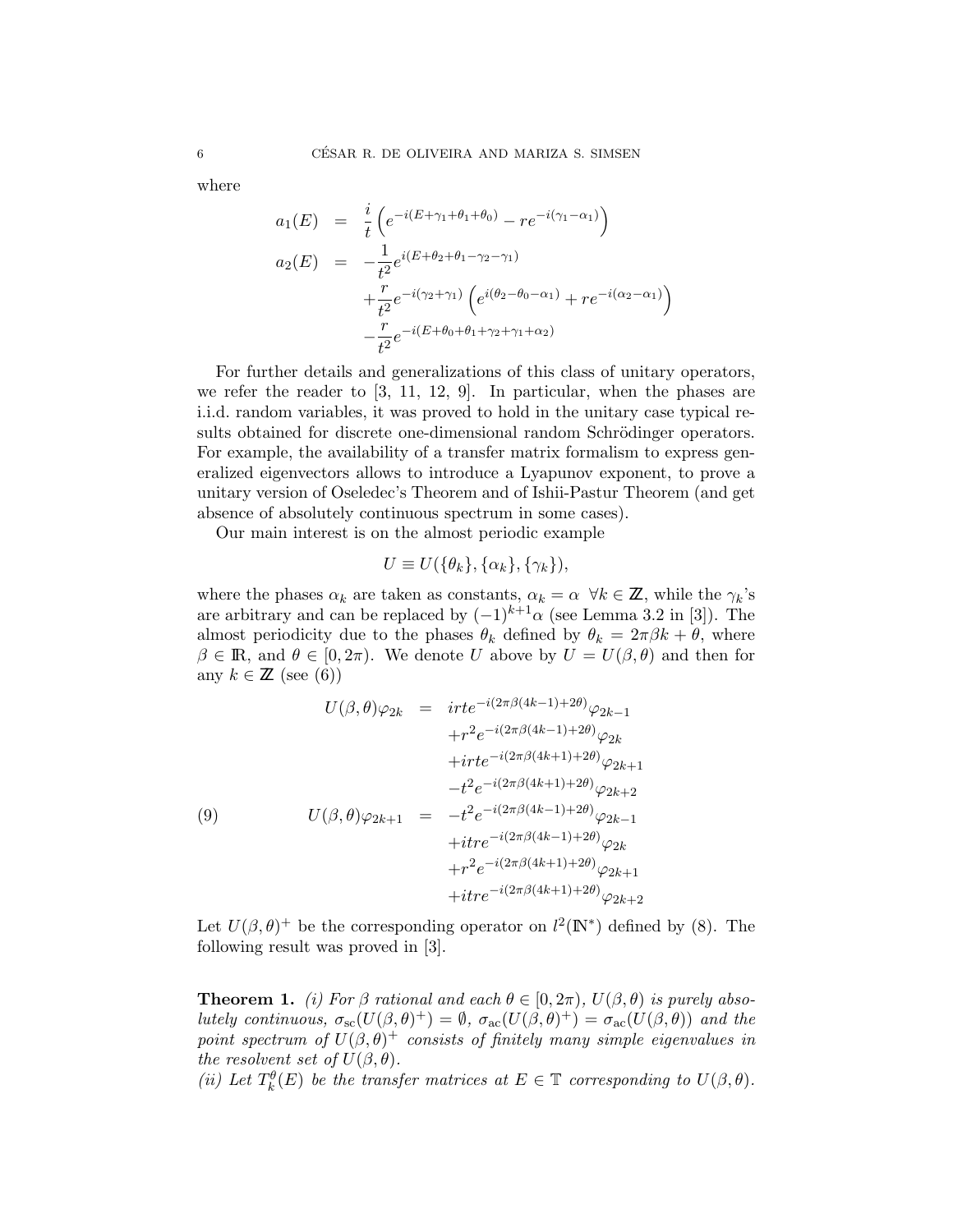For  $\beta$  irrational, the Lyapunov exponent  $\gamma(E)$  satisfies, for almost all  $\theta$ ,

$$
\gamma_{\theta}(E) = \lim_{N \to \infty} \frac{\ln \| \prod_{k=1}^{N} T_k^{\theta}(E) \|}{N} \ge \ln \frac{1}{t^2} > 0,
$$

and so  $\sigma_{ac}(U(\beta,\theta)) = \emptyset$ . The same is true for  $U(\beta,\theta)^+$ .

Finally, we introduce our study model. We consider a rank one perturbation of  $U(\beta, \theta)^+$ ,  $\lambda \in [0, 2\pi)$  (see also [4])

(10) 
$$
U_{\lambda}(\beta,\theta)^{+} := U(\beta,\theta)^{+} e^{i\lambda P_{\varphi_{1}}} = U(\beta,\theta)^{+} \left( I_{d} + (e^{i\lambda} - 1) P_{\varphi_{1}} \right),
$$

where  $P_{\varphi_1}(\cdot) = \langle \varphi_1, \cdot \rangle \varphi_1$ . We observe that

$$
U(\beta, \theta)^{+} \equiv U^{+} (\{\theta_{k}\}_{k=0}^{\infty}, \{\alpha_{k}\}_{k=1}^{\infty}, \{\gamma_{k}\}_{k=1}^{\infty})
$$

and  $U_{\lambda}(\beta,\theta)^{+} \equiv U^{+}\left(\{\tilde{\theta_k}\}_{k=0}^{\infty},\{\tilde{\alpha_k}\}_{k=1}^{\infty},\{\tilde{\gamma_k}\}_{k=1}^{\infty}\right)$  where  $\tilde{\theta_0} = \theta_0 - \lambda$  and  $\tilde{\theta_k} = \theta_k$ ,  $\tilde{\alpha_k} = \alpha_k$ ,  $\tilde{\gamma_k} = \gamma_k$  for  $k \geq 1$ . Hence, the perturbed operator  $U_{\lambda}(\beta, \theta)^{+}$  also belongs to the family of Floquet operators studied in [3].

We can now state our main result:

**Theorem 2.** (i) For  $\beta$  irrational,  $U_{\lambda}(\beta, \theta)^+$  has only point spectrum for a.e.  $\theta, \lambda \in [0, 2\pi)$ , and in the basis  $\{\varphi_k\}$  its eigenfunctions decay exponentially. (ii)  $\beta$  can be chosen irrational so that

$$
\limsup_{n\to\infty}\frac{\|X\left(U_{\lambda}(\beta,\theta)^+\right)^n\varphi_1\|^2}{F(n)}=\infty,
$$

for all  $\theta \in [0, 2\pi)$  and any  $\lambda \in [\frac{\pi}{6}, \frac{\pi}{2}]$ , where  $F(n) = \frac{n^2}{\ln(2+n)}$  and X is the moment of order  $m = 1$  given by  $(4)$ .

Remarks. 1. Joining up (i) and (ii) of the theorem above we proved that for some  $\beta$  irrational, for a.e.  $\theta \in [0, 2\pi)$  and  $\lambda \in [\frac{\pi}{6}, \frac{\pi}{2}]$ ,  $U_{\lambda}(\beta, \theta)^+$  has pure point spectrum and the function

$$
n \mapsto \langle \left( U_{\lambda}(\beta,\theta)^{+} \right)^{n} \varphi_1, X^2 \left( U_{\lambda}(\beta,\theta)^{+} \right)^{n} \varphi_1 \rangle
$$

is unbounded. That is, we have pure point spectrum and dynamical instability.

2. One can modify the proof to replace the logarithm function  $f(n)$  =  $ln(2 + n)$  for any monotone sequence f with  $lim_{n\to\infty} f(n) = \infty$ .

## 3. Pure Point Spectrum

In this section we prove part (i) of Theorem 2. We need a preliminary lemma.

**Lemma 1.** For any  $\beta$  and  $\theta$ , the vector  $\varphi_1$  is cyclic for  $U(\beta, \theta)^+$ .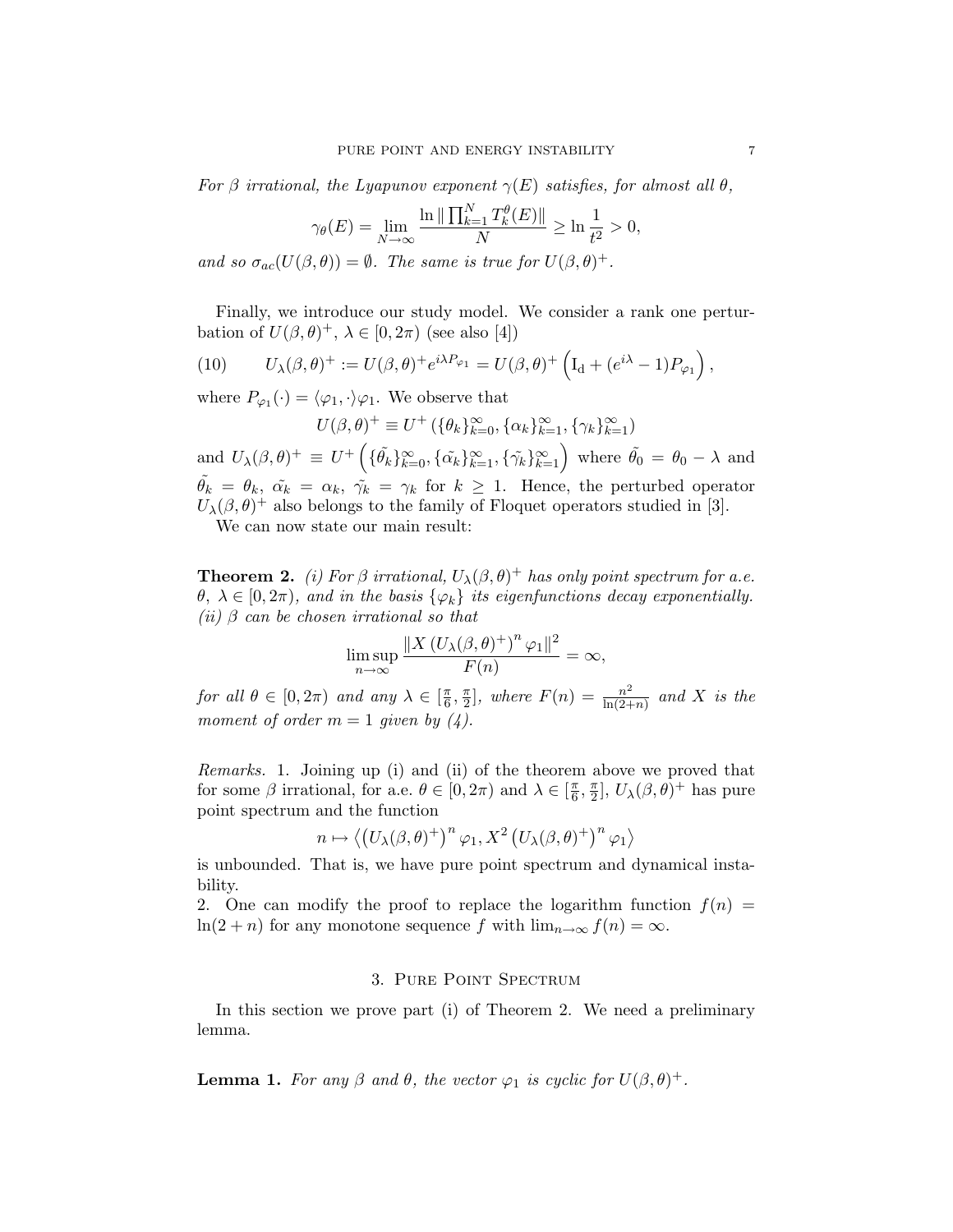*Proof.* Fix  $\beta$  and  $\theta$ . We indicate that any vector  $\varphi_k$ ,  $k \in \mathbb{N}^*$  can be written as a linear combination of the vectors  $(U(\beta, \theta)^+)^n \varphi_1$ ,  $n \in \mathbb{Z}$ . Since  $U(\beta,\theta)^+\varphi_1 = re^{-i(2\pi\beta+2\theta)}e^{-i\alpha}\varphi_1 + ite^{-i(2\pi\beta+2\theta)}e^{-i\alpha}\varphi_2$  then

(11) 
$$
\varphi_2 = -\frac{i}{t} e^{i(2\pi\beta + 2\theta)} e^{i\alpha} U(\beta, \theta)^+ \varphi_1 + \frac{ir}{t} \varphi_1.
$$

Now

(12) 
$$
(U(\beta,\theta)^+)^{-1} \varphi_1 = a_1 \varphi_1 + a_2 \varphi_2 + a_3 \varphi_3,
$$

where  $a_1$ ,  $a_2$  and  $a_3$  are nonzero complex numbers. Thus, using (11) and (12), suitable linear combination of  $(U(\beta,\theta)^+)^{-1} \varphi_1$ ,  $\varphi_1$  and  $U(\beta,\theta)^+ \varphi_1$ yields  $\varphi_3$ . Since  $U(\beta, \theta)^+\varphi_2 = b_1\varphi_1 + b_2\varphi_2 + b_3\varphi_3 + b_4\varphi_4$  we obtain that  $\varphi_4$  can be written as a linear combination desired. Due to the structure of  $U(\beta, \theta)^+$ , the process can be iterated to obtain any  $\varphi_k$ .  $\Box$ 

We are in conditions to prove pure point spectrum for our model.

*Proof.* (Theorem 2(i)) Fix  $\beta$  irrational and let  $|\cdot|$  denote the Lebesgue measure on  $[0, 2\pi)$ . By Theorem  $1(ii)$ , for any  $E \in [0, 2\pi)$  there exists  $\Omega(E) \subset [0, 2\pi)$  with  $|\Omega(E)| = 1$  such that

$$
\gamma_{\theta}(E) > 0, \qquad \forall \ \theta \in \Omega(E).
$$

Thus, by Fubini's Theorem,

$$
1 = \int_0^{2\pi} |\Omega(E)| \frac{dE}{2\pi} = \int_0^{2\pi} \left( \int_0^{2\pi} \chi_{\Omega(E)}(\theta) \frac{d\theta}{2\pi} \right) \frac{dE}{2\pi}
$$

$$
= \int_0^{2\pi} \left( \int_0^{2\pi} \chi_{\Omega(E)}(\theta) \frac{dE}{2\pi} \right) \frac{d\theta}{2\pi}
$$

and for  $\theta$  in a set of measure one

$$
\int_0^{2\pi} \chi_{\Omega(E)}(\theta) \frac{dE}{2\pi} = 1,
$$

that is,  $\theta \in \Omega(E)$  for almost all  $E \in [0, 2\pi)$ . Then we get the existence of  $\Omega_0 \subset [0, 2\pi)$  with  $|\Omega_0| = 1$  such that for any  $\theta \in \Omega_0$  there exists  $A_\theta \subset [0, 2\pi)$ with  $|A_\theta| = 0$  and

$$
\gamma_{\theta}(E) > 0, \qquad \forall E \in A_{\theta}^c := [0, 2\pi) \setminus A_{\theta}.
$$

Let  $\mu_{\theta,\lambda}^k$  be the spectral measures associated with

$$
U_{\lambda}(\beta,\theta)^{+} = \int_0^{2\pi} e^{iE} dF_{\theta,\lambda}(E)
$$

and respectively vectors  $\varphi_k$ , so that for  $k \in \mathbb{N}^*$  and all Borel sets  $\Lambda \subset [0, 2\pi)$ 

$$
\mu_{\theta,\lambda}^k(\Lambda) = \langle \varphi_k, F_{\theta,\lambda}(\Lambda)\varphi_k \rangle.
$$

Now, for rank one perturbations of unitary operators there is a spectral averaging formula as for rank one perturbations of self-adjoint operators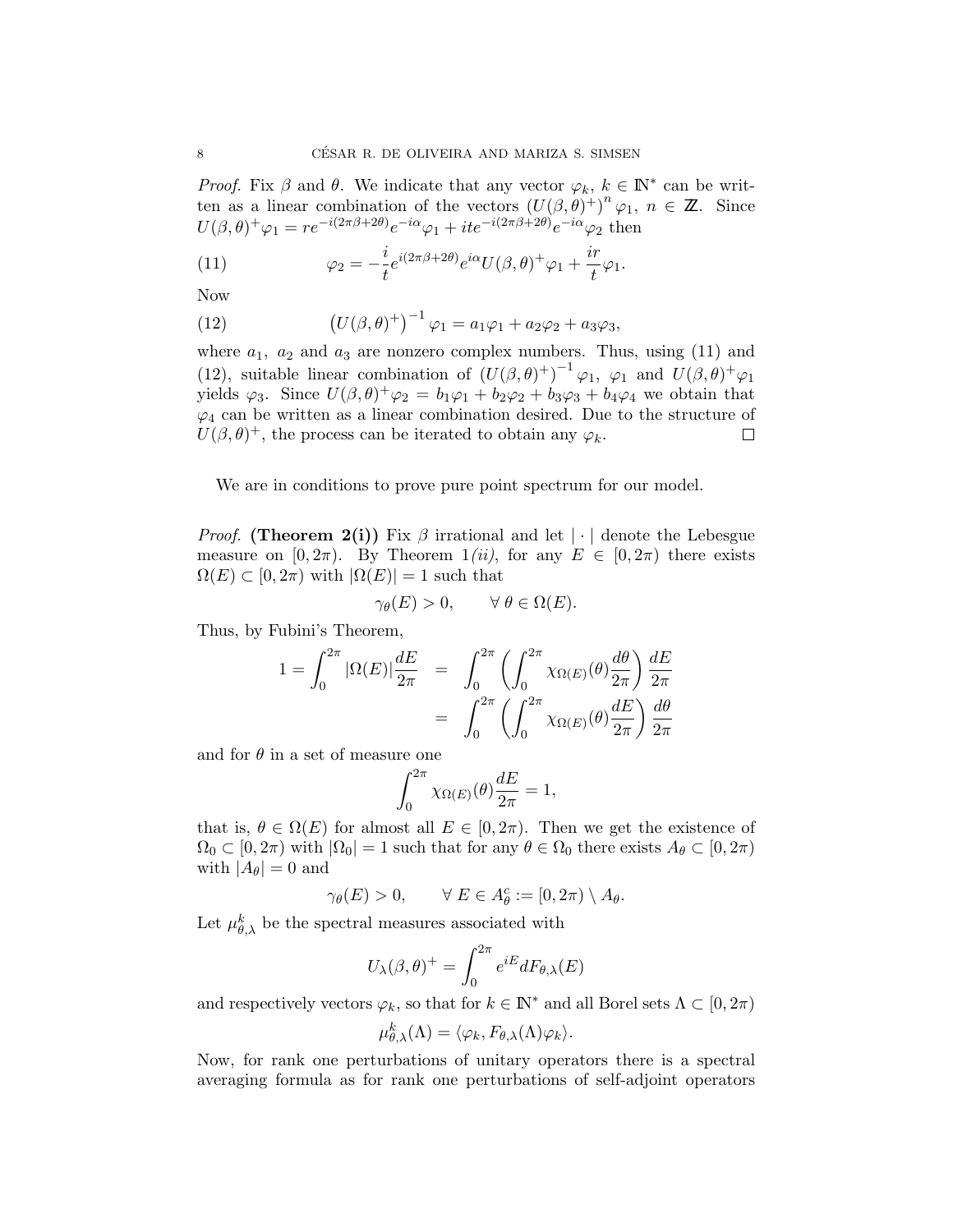(see [16, 18] for the self-adjoint case and [2, 4] for the unitary case). Thus, for any  $f \in L^1([0, 2\pi))$  one has

(13) 
$$
\int_0^{2\pi} d\lambda \int_0^{2\pi} f(E) d\mu_{\theta,\lambda}^1(E) = \int_0^{2\pi} f(E) \frac{dE}{2\pi}.
$$

Then, applying (13) with f the characteristic function of  $A_{\theta}$  we obtain

$$
0 = |A_{\theta}| = \int_0^{2\pi} \chi_{A_{\theta}}(E) \frac{dE}{2\pi}
$$
  
= 
$$
\int_0^{2\pi} d\lambda \int_0^{2\pi} \chi_{A_{\theta}}(E) d\mu_{\theta,\lambda}^1(E) = \int_0^{2\pi} d\mu_{\theta,\lambda}^1(A_{\theta}) d\lambda,
$$

and so  $\mu_{\theta,\lambda}^1(A_\theta) = 0$  for almost all  $\lambda$ . Therefore, for each  $\theta \in \Omega_0$ , there is  $J_{\theta} \subset [0, 2\pi)$  with  $|J_{\theta}^c| = 0$  such that

(14) 
$$
\mu_{\theta,\lambda}^1(A_\theta) = 0, \qquad \forall \lambda \in J_\theta.
$$

By Lemma 1 and (14), it follows that  $F_{\theta,\lambda}(A_{\theta}) = 0$  for all  $\theta \in \Omega_0$  and  $\lambda \in J_{\theta}$ . Moreover, let  $S_{\theta,\lambda}$  denote the set of  $E \in [0, 2\pi)$  so that the equation

$$
U_{\lambda}(\beta,\theta)^{+}\psi=e^{iE}\psi
$$

has a nontrivial polynomially bounded solution. It is known that

$$
F_{\theta,\lambda}\left([0,2\pi)\setminus S_{\theta,\lambda}\right)=0
$$

(see [3, 9]). Thus we conclude that  $S_{\theta,\lambda} \cap A_{\theta}^c$  is a support for  $F_{\theta,\lambda}(\cdot)$  (see remark bellow) for all  $\theta \in \Omega_0$  and  $\lambda \in J_\theta$ .

Now, if  $E \in S_{\theta,\lambda} \cap A_{\theta}^c$  then  $U_{\lambda}(\beta,\theta)^+ \psi = e^{iE} \psi$  has a nontrivial polynomially bounded solution  $\psi$  and  $\gamma_{\theta}(E) > 0$ . By construction  $\gamma_{\theta,\lambda}(E) = \gamma_{\theta}(E)$ where  $\gamma_{\theta,\lambda}(E)$  is the Lyapunov exponent associated with  $U_{\lambda}(\beta,\theta)^{+}$ . Thus, by Oseledec's Theorem, every solution which is polynomially bounded necessarily has to decay exponentially, so  $\psi$  is in  $l^2(\mathbb{N}^*)$  and is an eigenfunction of  $U_{\lambda}(\beta, \theta)^{+}$ . Hence, we conclude that each  $E \in S_{\theta, \lambda} \cap A_{\theta}^{c}$  is an eigenvalue of  $U_{\lambda}(\beta, \theta)^+$  with corresponding eigenfunction decaying exponentially. As  $l^2(\mathbb{N}^*)$  is separable, it follows that  $S_{\theta,\lambda} \cap A_{\theta}^c$  is countable and then  $F_{\theta,\lambda}(\cdot)$ has countable support for all  $\theta \in \Omega_0$  and  $\lambda \in J_{\theta}$ . Thus  $U_{\lambda}(\beta, \theta)^+$  has purely point spectrum for a.e.  $\theta$ ,  $\lambda \in [0, 2\pi)$ . point spectrum for a.e.  $\theta$ ,  $\lambda \in [0, 2\pi)$ .

*Remark.* We say that a Borel set S supports the spectral projection  $F(\cdot)$  if  $F([0, 2\pi) \setminus S) = 0.$ 

#### 4. Energy Instability

In this section we present the proof of Theorem  $2(ii)$ . The initial strategy is that of Appendix 2 of [7]. However, some important technical issues needed quite different arguments. To begin with we shall discuss a series of preliminary lemmas, adapted to the unitary case from the self-adjoint setting.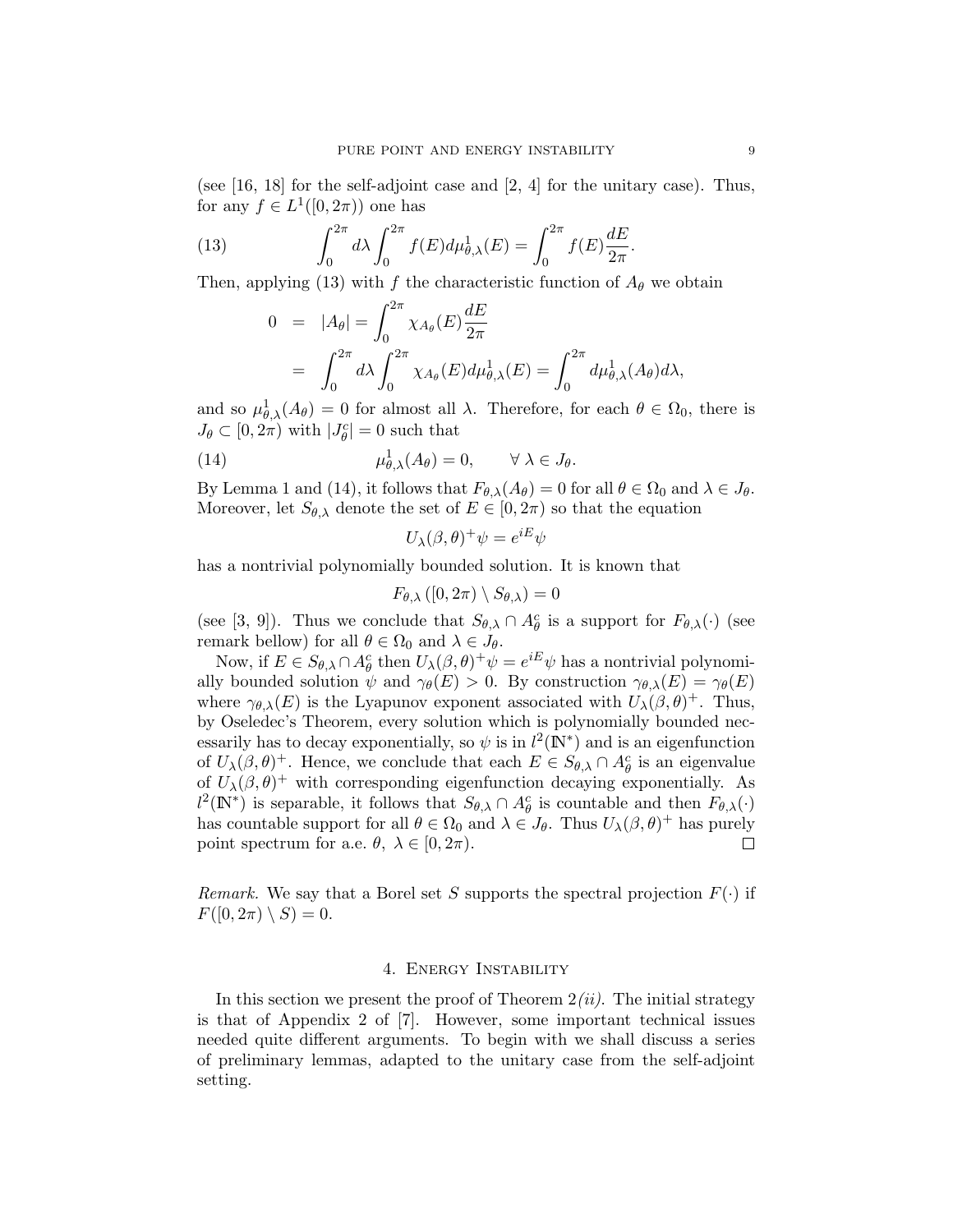4.1. Preliminary Lemmas. Let  $P_{n\geq a}$  denote the projection onto those vectors supported by  $\{n : n \ge a\}$ , that is, for  $\psi \in l^2(\mathbb{N}^*)$ 

$$
(P_{n\geq a}\psi)(n) = \begin{cases} 0, & \text{if } n < a \\ \psi(n), & \text{if } n \geq a \end{cases}
$$

and similarly for  $P_{n \le a}$ . Let  $f(n)$  be a monotone increasing sequence with  $f(n) \to \infty$  as  $n \to \infty$ .

**Lemma 2.** If there exists  $T_m \to \infty$ ,  $T_m \in \mathbb{N}$  for all m, such that

(15) 
$$
\frac{1}{T_m+1} \sum_{j=T_m}^{2T_m} ||P_{n \geq \frac{T_m}{f(T_m)}} (U_{\lambda}(\beta,\theta)^+)^j \varphi_1||^2 \geq \frac{1}{f(T_m)^2},
$$

then

$$
\limsup_{j \to \infty} ||X (U_{\lambda}(\beta, \theta)^{+})^{j} \varphi_{1}||^{2} \frac{f(j)^{5}}{j^{2}} = \infty.
$$

*Proof.* By hypothesis there exist  $T_m \to \infty$  such that

$$
\sum_{j=T_m}^{2T_m} \|P_{n \ge \frac{T_m}{f(T_m)}} (U_\lambda(\beta, \theta)^+)^j \varphi_1 \|^2 \ge \frac{T_m + 1}{f(T_m)^2} = \sum_{j=T_m}^{2T_m} \frac{1}{f(T_m)^2},
$$

so there must be some  $j_m \in [T_m,2T_m]$  such that

$$
||P_{n \ge \frac{T_m}{f(T_m)}} (U_\lambda(\beta, \theta)^+)^{j_m} \varphi_1||^2 \ge \frac{1}{f(T_m)^2}
$$

and then

$$
\begin{split} \left\| X \left( U_{\lambda}(\beta,\theta)^{+} \right)^{j_{m}} \varphi_{1} \right\|^{2} &= \sum_{n \in \mathbb{N}^{*}} n^{2} \left( U_{\lambda}(\beta,\theta)^{+} \right)^{j_{m}} \varphi_{1}(n) \right\|^{2} \\ &\geq \sum_{n \in \mathbb{N}^{*}} \left| \frac{T_{m}}{f(T_{m})} \left( P_{n \geq \frac{T_{m}}{f(T_{m})}} \left( U_{\lambda}(\beta,\theta)^{+} \right)^{j_{m}} \varphi_{1} \right) (n) \right|^{2} \\ &= \left( \frac{T_{m}}{f(T_{m})} \right)^{2} \left\| P_{n \geq \frac{T_{m}}{f(T_{m})}} \left( U_{\lambda}(\beta,\theta)^{+} \right)^{j_{m}} \varphi_{1} \right\|^{2} \\ &\geq \frac{T_{m}^{2}}{f(T_{m})^{4}} . \end{split}
$$

Therefore

$$
\frac{f(j_m)^5}{j_m^2} \|X (U_\lambda(\beta, \theta)^+)^{j_m} \varphi_1\|^2 \geq \frac{f(j_m)^5}{j_m^2} \frac{T_m^2}{f(T_m)^4}
$$

$$
= \left(\frac{T_m}{j_m}\right)^2 \left(\frac{f(j_m)}{f(T_m)}\right)^4 f(j_m)
$$

$$
\geq \frac{1}{4} f(j_m) \to \infty
$$

and the lemma is proved.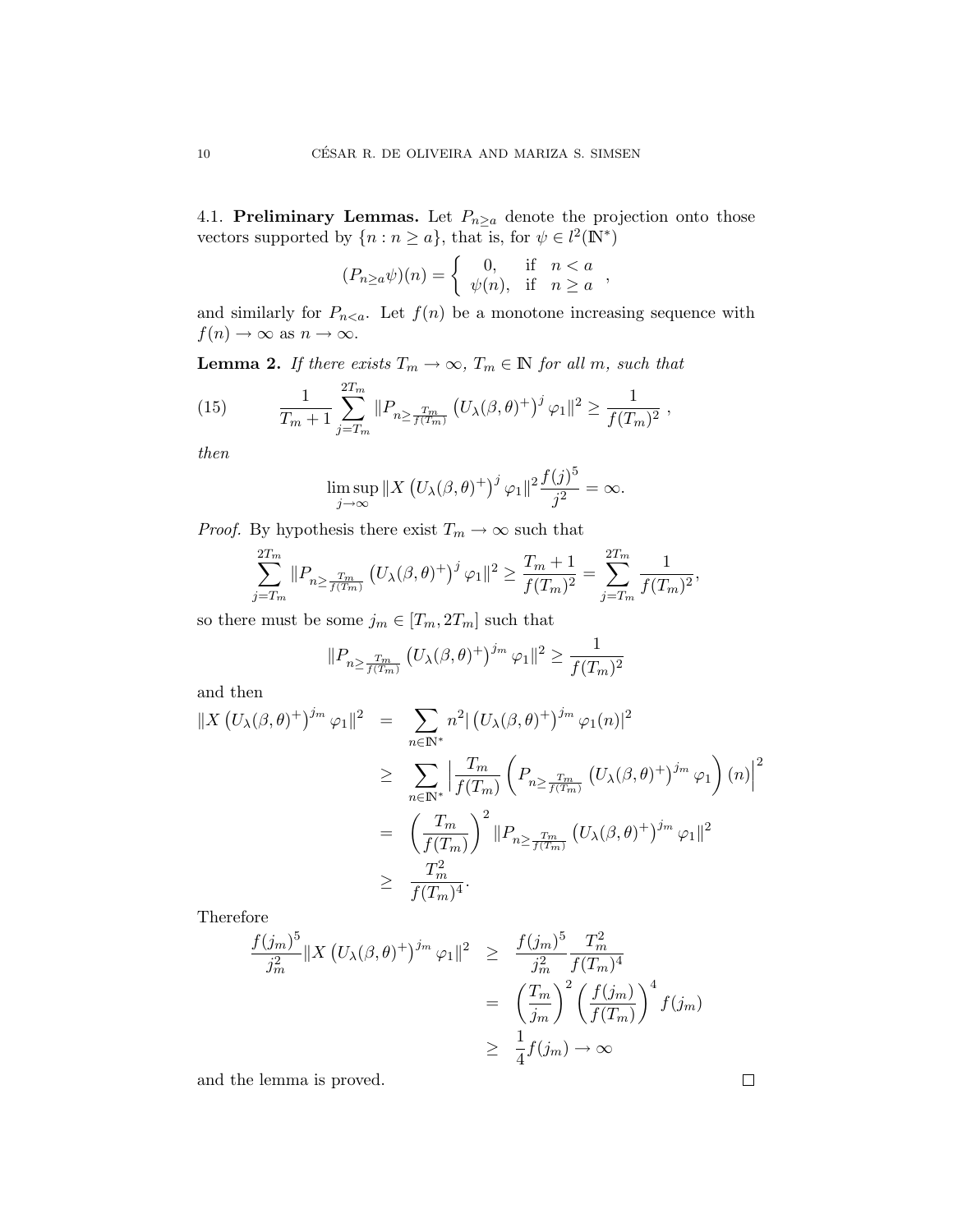In order to prove Theorem  $2(ii)$  we want to apply the above lemma with  $f(n) = (\ln(n+2))^{1/5}$ . By keeping this goal in mind, the estimate in relation (15) is crucial as well as the following lemmas.

**Lemma 3.** Let  $\xi$  be a unit vector, P a projection, and U a unitary operator. If  $\xi = \eta + \psi$  with  $\langle \eta, \psi \rangle = 0$ , then

(16) 
$$
\frac{1}{T+1} \sum_{j=T}^{2T} ||(\mathbf{I}_{\mathbf{d}} - P)U^{j}\xi||^{2} \ge ||\psi||^{2} - 3\left(\frac{1}{T+1} \sum_{j=T}^{2T} ||PU^{j}\psi||^{2}\right)^{1/2}.
$$

*Proof.* Denote  $D := \frac{1}{T+1} \sum_{j=T}^{2T} ||(\mathbf{I}_d - P)U^j \xi||^2$ . Then

$$
D = \frac{1}{T+1} \sum_{j=T}^{2T} (1 - ||PU^{j}\xi||^{2})
$$
  
\n
$$
= \frac{1}{T+1} \sum_{j=T}^{2T} (||\psi||^{2} + ||\eta||^{2} - ||PU^{j}(\eta + \psi)||^{2})
$$
  
\n
$$
= ||\psi||^{2} + ||\eta||^{2}
$$
  
\n
$$
- \frac{1}{T+1} \sum_{j=T}^{2T} (||PU^{j}\eta||^{2} + ||PU^{j}\psi||^{2} + 2\text{Re} (\langle PU^{j}\eta, PU^{j}\psi \rangle))
$$
  
\n
$$
= ||\eta||^{2} - \frac{1}{T+1} \sum_{j=T}^{2T} ||PU^{j}\eta||^{2}
$$
  
\n
$$
+ ||\psi||^{2} - \frac{1}{T+1} \sum_{j=T}^{2T} (||PU^{j}\psi||^{2} + 2\text{Re} (\langle PU^{j}\eta, PU^{j}\psi \rangle))
$$
  
\n
$$
= A + B,
$$

with  $A = ||\eta||^2 - \frac{1}{T+1} \sum_{j=T}^{2T} ||PU^{j}\eta||^2$  and

$$
B = \|\psi\|^2 - \frac{1}{T+1} \sum_{j=T}^{2T} (\|PU^j\psi\|^2 + 2\text{Re}(\langle PU^j\eta, PU^j\psi \rangle)).
$$

Clearly,

$$
\frac{1}{T+1}\sum_{j=T}^{2T} ||PU^{j}\eta||^{2} \le \frac{1}{T+1}\sum_{j=T}^{2T} ||\eta||^{2} = ||\eta||^{2} \le 1,
$$

and the same is true with  $\eta$  replaced by  $\psi$ . Hence

$$
A \ge \|\eta\|^2 - \|\eta\|^2 = 0
$$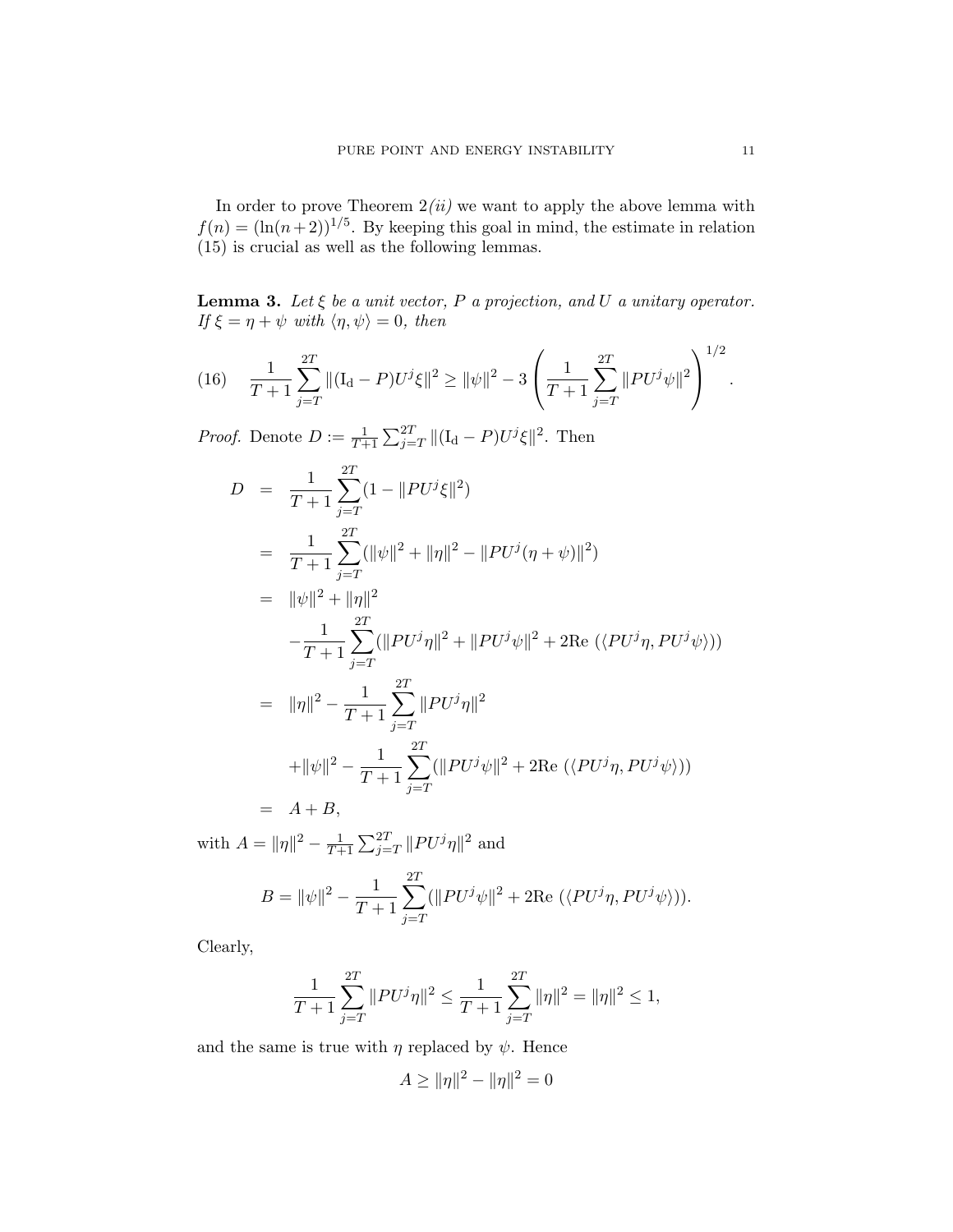and

$$
B = \|\psi\|^2 - \frac{1}{T+1} \sum_{j=T}^{2T} \|PU^j \psi\|^2 - \frac{2}{T+1} \sum_{j=T}^{2T} \text{Re} \left( \langle PU^j \eta, PU^j \psi \rangle \right)
$$
  
\n
$$
\geq \|\psi\|^2 - \frac{1}{T+1} \sum_{j=T}^{2T} \|PU^j \psi\|^2 - \frac{2}{T+1} \sum_{j=T}^{2T} |\langle PU^j \eta, PU^j \psi \rangle|
$$
  
\n
$$
\geq \|\psi\|^2 - \frac{1}{T+1} \sum_{j=T}^{2T} \|PU^j \psi\|^2 - \frac{2}{T+1} \sum_{j=T}^{2T} \|PU^j \eta\| \|PU^j \psi\|
$$
  
\n
$$
\geq \|\psi\|^2 - \left( \frac{1}{T+1} \sum_{j=T}^{2T} \|PU^j \psi\|^2 \right)^{\frac{1}{2}} - 2 \sum_{j=T}^{2T} \frac{\|PU^j \eta\|}{(T+1)^{\frac{1}{2}}} \frac{\|PU^j \psi\|}{(T+1)^{\frac{1}{2}}}
$$
  
\n
$$
\geq \|\psi\|^2 - \left( \frac{1}{T+1} \sum_{j=T}^{2T} \|PU^j \psi\|^2 \right)^{\frac{1}{2}}
$$
  
\n
$$
-2 \left( \frac{1}{T+1} \sum_{j=T}^{2T} \|PU^j \eta\|^2 \right)^{\frac{1}{2}} \left( \frac{1}{T+1} \sum_{j=T}^{2T} \|PU^j \psi\|^2 \right)^{\frac{1}{2}}
$$
  
\n
$$
\geq \|\psi\|^2 - 3 \left( \frac{1}{T+1} \sum_{j=T}^{2T} \|PU^j \psi\|^2 \right)^{\frac{1}{2}}.
$$

The result follows immediately.

**Lemma 4.** Let  $U = \int_0^{2\pi} e^{it} dE_U(t)$  be the spectral decomposition of a unitary operator U on the Hilbert space  $\mathcal{H}$ . Let  $\xi \in \mathcal{H}$  be an absolutely continuous vector for U, i.e., the spectral measure  $\mu_{\xi}$ , associated to U and  $\xi$ , is absolutely continuous with respect to Lebesgue measure, and denote by  $g = \frac{d\mu_{\xi}}{dx} \in L^{1}([0, 2\pi))$  the corresponding Radon-Nikodym derivative. Define

$$
\|\xi\| = \|g\|_{\infty}^{1/2}.
$$

Then, for any  $\eta \in \mathcal{H}$ , one has

$$
\sum_{j\in\mathbb{Z}}|\langle U^j\xi,\eta\rangle|^2\leq 2\pi \left\|\left|\xi\right\|^2\|\eta\|^2\right.
$$

*Proof.* If  $\|\xi\| = \infty$  then the result is clear. Suppose  $\|\xi\| < \infty$  and take  $\eta \in \mathcal{H}$ . Denote by  $P_{ac}$  the spectral projection onto the absolutely continuous subspace  $\mathcal{H}_{ac}$  of U,  $\eta_0 = P_{ac}\eta$  and  $\tilde{g} = \frac{d\mu_{\eta_0}}{d\lambda}$ ; then  $\mu_{\xi,\eta}$  is absolutely continuous and its Radon-Nikodym derivative  $h$  is estimate by

$$
|h(x)| \le (g\tilde{g})^{\frac{1}{2}}(x) = g^{\frac{1}{2}}(x) \tilde{g}^{\frac{1}{2}}(x) \le ||\xi|| \tilde{g}^{\frac{1}{2}}(x).
$$

 $\Box$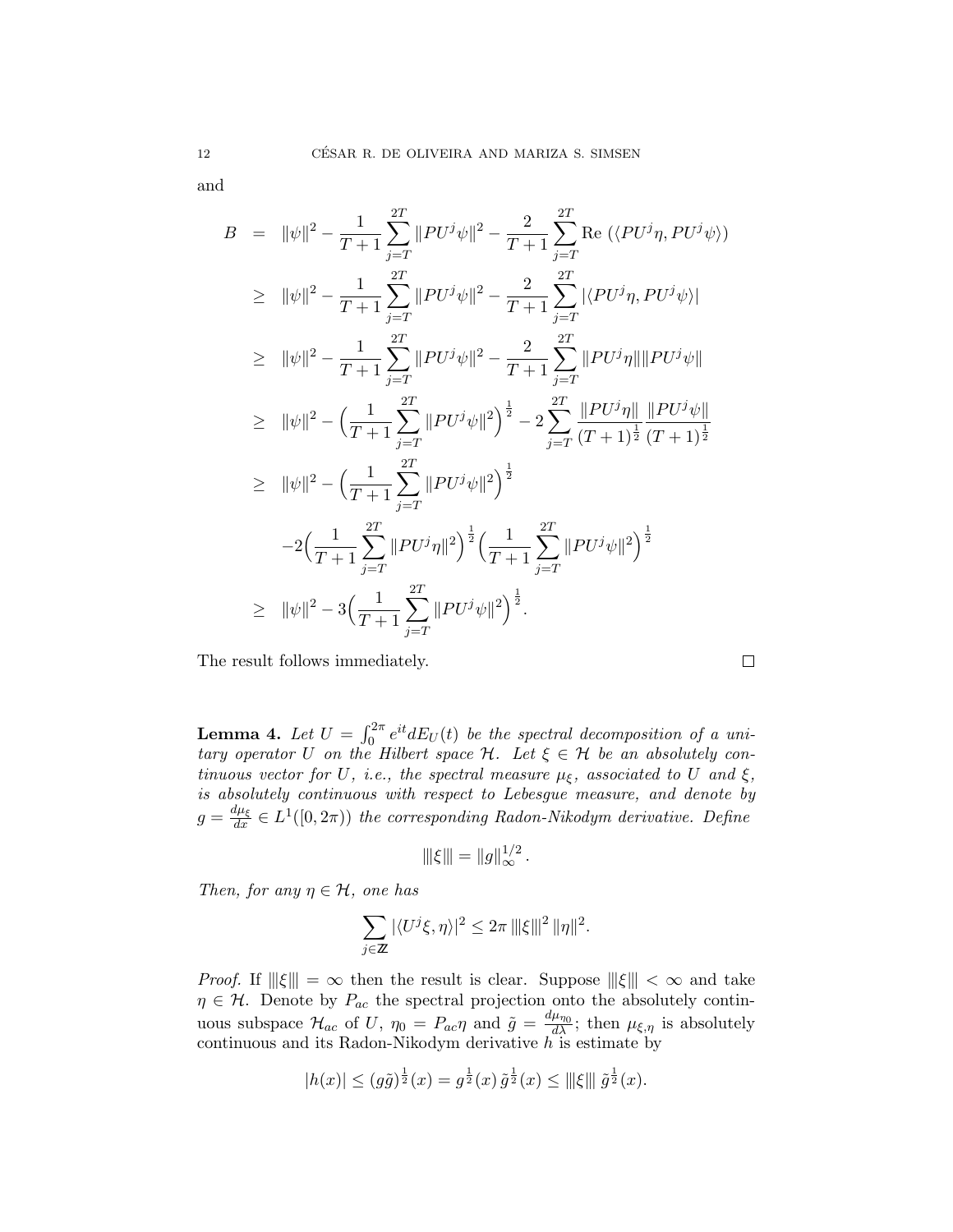Hence  $h \in L^2([0, 2\pi))$  with  $L^2$  norm estimated by

$$
||h||_2 \leq |||\xi||| \left(\int_0^{2\pi} \tilde{g}(x) dx\right)^{\frac{1}{2}} = |||\xi||| \left(\int_0^{2\pi} d\mu_{\eta_0}\right)^{\frac{1}{2}}
$$

$$
= |||\xi||| \cdot ||\eta_0|| \leq |||\xi||| \cdot ||\eta||.
$$

Since

$$
\langle U^j \xi, \eta \rangle = \int_0^{2\pi} e^{ijt} d\mu_{\xi, \eta}(t) = \int_0^{2\pi} e^{ijt} h(t) dt = \sqrt{2\pi} (\mathcal{F}h)(j),
$$

it follows that

$$
\sum_{j\in\mathbb{Z}}|\langle U^j\xi,\eta\rangle|^2=\sum_{j\in\mathbb{Z}}2\pi|(\mathcal{F}h)(j)|^2=2\pi||h||_2^2\leq 2\pi||\xi||^2||\eta||^2,
$$

which is precisely the stated result.

4.2. Cauchy and Borel Transforms. Given a probability measure  $\mu$  on  $\partial \mathbb{D} = \{z \in \mathbb{C} : |z| = 1\}$ , its Cauchy  $F_{\mu}(z)$  and Borel  $R_{\mu}(z)$  transforms are, respectively, for  $z \in \mathbb{C}$  with  $|z| \neq 1$ ,

$$
F_{\mu}(z) = \int_{\partial \mathbb{D}} \frac{e^{it} + z}{e^{it} - z} d\mu(t)
$$

and

$$
R_{\mu}(z) = \int_{\partial \mathbb{D}} \frac{1}{e^{it} - z} d\mu(t).
$$

 $R_{\mu}$  is related to  $F_{\mu}$  by

(17) 
$$
F_{\mu}(z) = 2zR_{\mu}(z) + 1.
$$

Moreover,  $F_{\mu}$  has the following properties [17]:

•  $\lim_{r \uparrow 1} F_{\mu}(re^{i\theta})$  exists for a.e.  $\theta$ , and if one decomposes the measure in its absolutely continuous and singular parts

$$
d\mu(\theta) = \omega(\theta)\frac{d\theta}{2\pi} + d\mu_s(\theta),
$$

then

(18) 
$$
\omega(\theta) = \lim_{r \uparrow 1} \text{Re } F_{\mu}(re^{i\theta}).
$$

•  $\theta_0$  is a pure point of  $\mu$  if and only if  $\lim_{r \uparrow 1} (1 - r)$ Re  $F_{\mu}(re^{i\theta_0}) \neq 0$ .

•  $d\mu_s$  is supported on  $\{\theta : \lim_{r \uparrow 1} F_\mu(re^{i\theta}) = \infty\}.$ 

Now, let U be a unitary operator on a separable Hilbert space  $\mathcal H$  and  $\phi$  a cyclic vector for  $U$ . Consider the rank one perturbation of  $U$ 

$$
U_{\lambda} = U e^{i\lambda P_{\phi}} = U(I_{d} + (e^{i\lambda} - 1)P_{\phi}),
$$

 $\Box$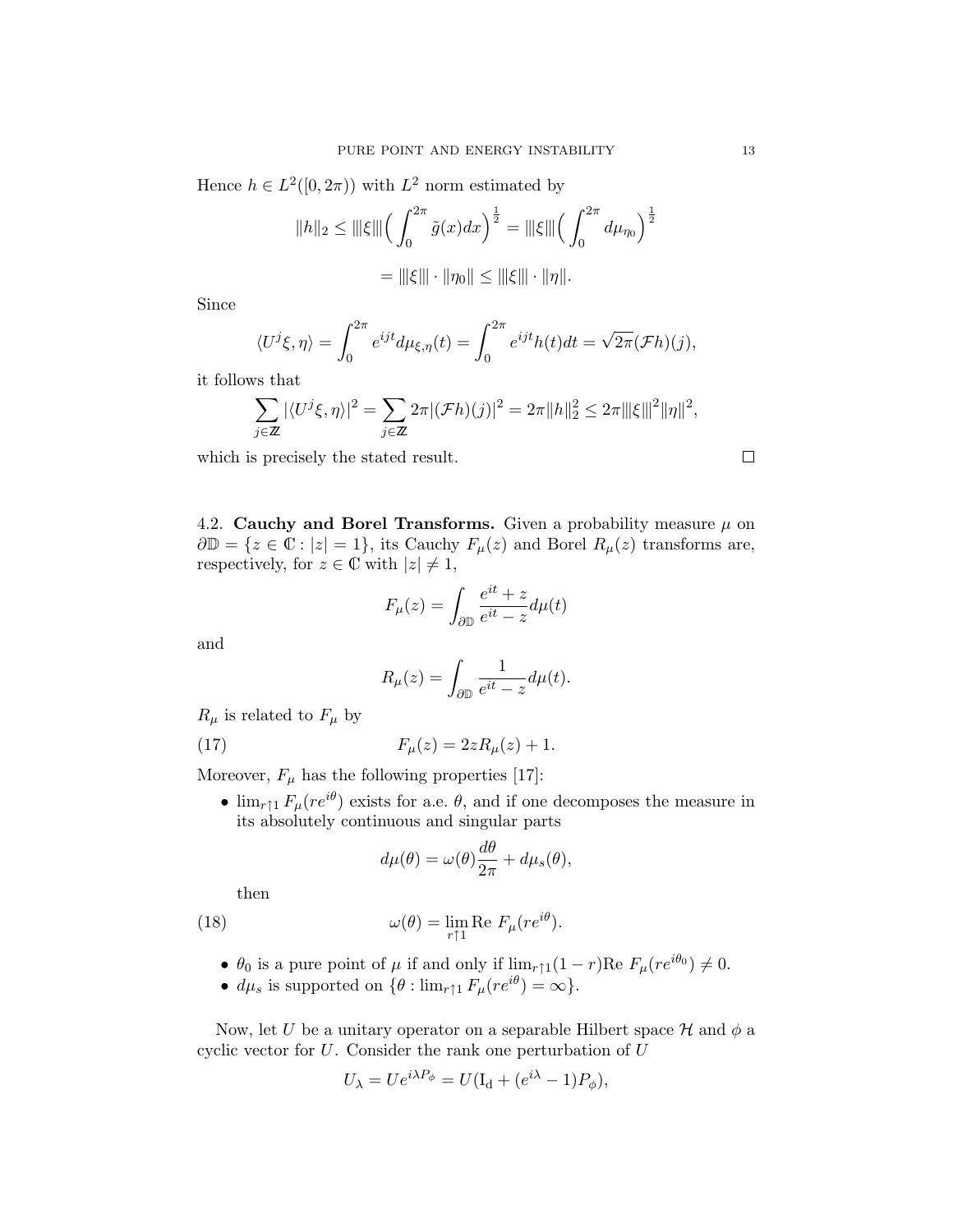where  $P_{\phi}(\cdot) = \langle \phi, \cdot \rangle \phi$  and  $\lambda \in [0, 2\pi)$ . Denote by  $d\mu_{\lambda}$  the spectral measure associated with  $U_{\lambda}$  and  $\phi$ ,  $F_{\lambda} = F_{\mu_{\lambda}}$  and  $R_{\lambda} = R_{\mu_{\lambda}}$ . We have the following relations between  $R_{\lambda}$  and  $R_0$ ,  $F_{\lambda}$  and  $F_0$ :

# Lemma 5. For  $|z| \neq 1$

(19) 
$$
R_{\lambda}(z) = \frac{R_0(z)}{e^{i\lambda} + z(e^{i\lambda} - 1)R_0(z)}
$$

and

(20) 
$$
F_{\lambda}(z) = \frac{(e^{i\lambda} - 1) + (e^{i\lambda} + 1)F_0(z)}{(e^{i\lambda} + 1) + (e^{i\lambda} - 1)F_0(z)}
$$

In particular, for  $\lambda \neq \pi$ ,

(21) 
$$
\operatorname{Re} F_{\lambda}(z) = \frac{(1+y^2)\operatorname{Re} F_0(z)}{|1+iyF_0(z)|^2},
$$

where  $y = \frac{\sin \lambda}{1 + \cos \lambda}$ , and for  $\lambda = \pi$ 

(22) 
$$
\operatorname{Re} F_{\lambda}(z) = \frac{\operatorname{Re} F_0(z)}{|F_0(z)|^2}.
$$

*Proof.* Relation (19) was got in [4]. For checking (20) we use relations (17) and (19). In fact,

$$
F_{\lambda}(z) = 2zR_{\lambda}(z) + 1
$$
  
\n
$$
= 2z \frac{R_{0}(z)}{e^{i\lambda} + z(e^{i\lambda} - 1)R_{0}(z)} + 1
$$
  
\n
$$
= \frac{e^{i\lambda} + z(e^{i\lambda} - 1)R_{0}(z) + 2zR_{0}(z)}{e^{i\lambda} + z(e^{i\lambda} - 1)R_{0}(z)}
$$
  
\n
$$
= \frac{e^{i\lambda} + z(e^{i\lambda} + 1)R_{0}(z)}{e^{i\lambda} + z(e^{i\lambda} - 1)R_{0}(z)}
$$
  
\n
$$
= \frac{2e^{i\lambda} + 2ze^{i\lambda}R_{0}(z) + 2zR_{0}(z)}{2e^{i\lambda} + 2ze^{i\lambda}R_{0}(z) - 2zR_{0}(z)}
$$
  
\n
$$
= \frac{e^{i\lambda} - 1 + e^{i\lambda} + 2e^{i\lambda}zR_{0}(z) + 1 + 2zR_{0}(z)}{e^{i\lambda} + 1 + e^{i\lambda} + 2e^{i\lambda}zR_{0}(z) - 1 - 2zR_{0}(z)}
$$
  
\n
$$
= \frac{(e^{i\lambda} - 1) + (e^{i\lambda} + 1)(1 + 2zR_{0}(z))}{(e^{i\lambda} + 1) + (e^{i\lambda} - 1)(1 + 2zR_{0}(z))}
$$
  
\n
$$
= \frac{(e^{i\lambda} - 1) + (e^{i\lambda} + 1)F_{0}(z)}{(e^{i\lambda} + 1) + (e^{i\lambda} - 1)F_{0}(z)}.
$$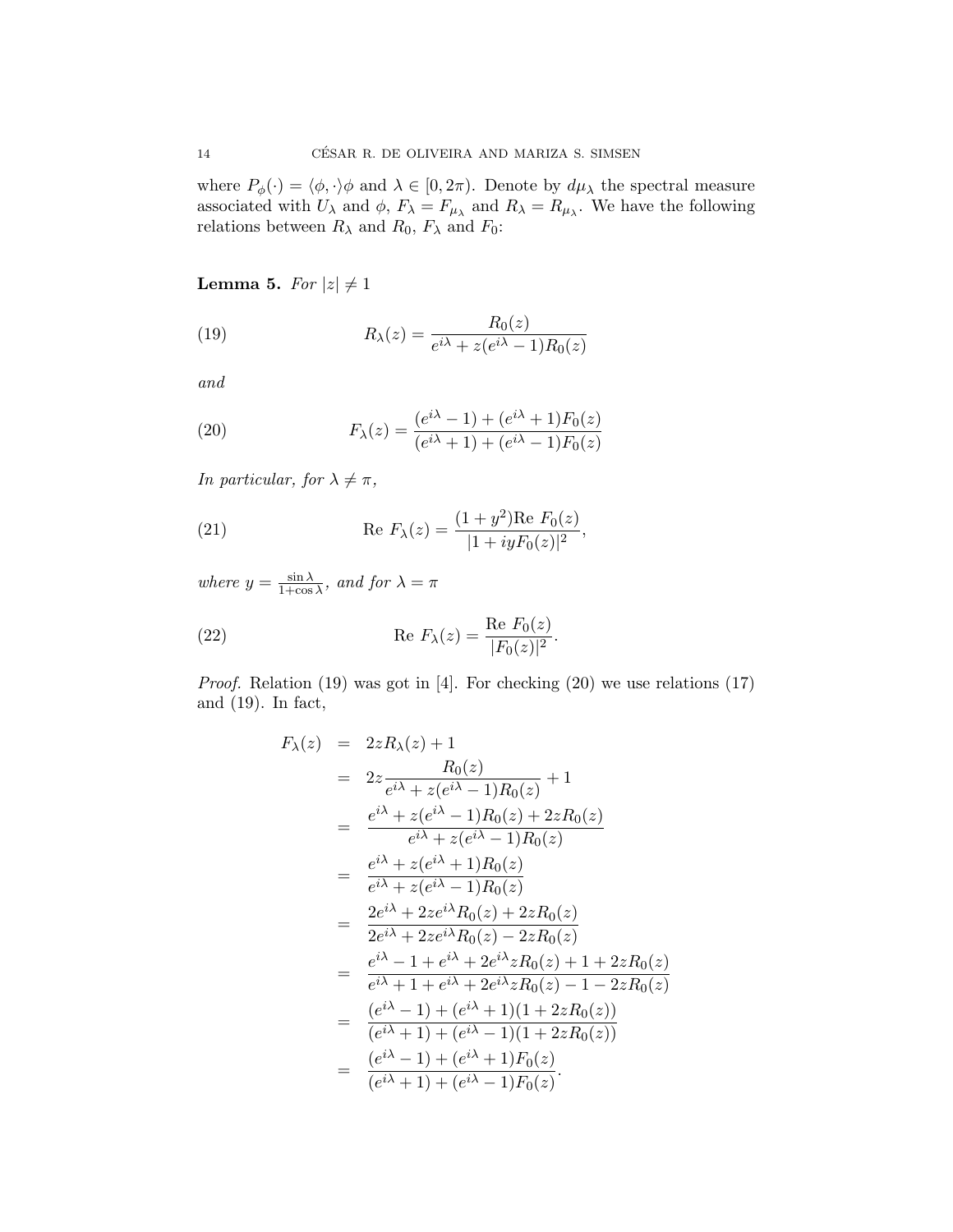Now, for  $\lambda \neq \pi$  we have  $e^{i\lambda} + 1 \neq 0$  and then

$$
F_{\lambda}(z) = \frac{\frac{e^{i\lambda}-1}{e^{i\lambda}+1} + F_0(z)}{1 + \left(\frac{e^{i\lambda}-1}{e^{i\lambda}+1}\right)F_0(z)}
$$
  
= 
$$
\frac{iy + F_0(z)}{1 + iyF_0(z)} \times \frac{1 - iyF_0(z)}{1 - iyF_0(z)}
$$
  
= 
$$
\frac{iy + F_0(z) - iy|F_0(z)|^2 + y^2\overline{F_0(z)}}{|1 + iyF_0(z)|^2},
$$

where  $\frac{e^{i\lambda}-1}{e^{i\lambda}+1} = iy$  and  $y = \frac{\sin \lambda}{1+\cos \lambda}$ . So, for  $\lambda \neq \pi$ ,  $(1 + y^2)$  $\mathbf{D}_\alpha$   $\mathbf{F}_\alpha(z)$ 

Re 
$$
F_{\lambda}(z) = \frac{(1+y^2)\text{Re }F_0(z)}{|1+iyF_0(z)|^2}
$$

and (21) is obtained. For  $\lambda = \pi$  we have  $F_{\lambda}(z) = \frac{1}{F_0(z)}$  and (22) follows.

**Lemma 6.** Fix a rational number  $\beta$ . Then there exist  $C_1 > 0$  and  $C_2 < \infty$ , and for each  $\theta \in [0, 2\pi)$  and  $\lambda \in [\frac{\pi}{6}, \frac{\pi}{2}]$  a decomposition

$$
\varphi_1 = \eta_{\theta,\lambda} + \psi_{\theta,\lambda}
$$

so that

(23) 
$$
\langle \eta_{\theta,\lambda}, \psi_{\theta,\lambda} \rangle = 0,
$$

$$
||\psi_{\theta,\lambda}|| \geq C_1,
$$

(25) 
$$
\|\psi_{\theta,\lambda}\|_{U_{\lambda}(\beta,\theta)^{+}} \leq C_2.
$$

Proof. We break the proof in some steps.

Step 1. By Theorem 1, since  $\beta$  is rational,

$$
\sigma_{\rm sc}(U(\beta,\theta)^+) = \emptyset, \quad \sigma_{\rm ac}(U(\beta,\theta)^+) = \sigma_{\rm ac}(U(\beta,\theta))
$$

and the point spectrum of  $U(\beta, \theta)^+$  consists of finitely many simple eigenvalues in the resolvent set of  $U(\beta, \theta)$ . Denote by  $\mu_{\theta, \lambda}$  the spectral measure associated to  $U_{\lambda}(\beta, \theta)^{+}$  and (the cyclic vector)  $\varphi_1$ , and by  $\mu_{\theta}$  the spectral measure associated to  $U(\beta, \theta)^+$  and  $\varphi_1$  (i.e., the case  $\lambda = 0$ ). Write

 $\overline{a}$ 

$$
d\mu_{\theta,\lambda}(E) = f_{\theta,\lambda}(E)\frac{dE}{2\pi} + d\mu_s^{\theta,\lambda}(E),
$$
  

$$
d\mu_{\theta}(E) = f_{\theta}(E)\frac{dE}{2\pi} + d\mu_p^{\theta}(E).
$$

Step 2. Relation between  $f_{\theta,\lambda}$  and  $f_{\theta}$ : By Lemma 5, for  $\lambda \neq \pi$  one has

Re 
$$
F_{\mu_{\theta,\lambda}}(z) = \frac{(1+y^2)\text{Re } F_{\mu_{\theta}}(z)}{|1+iyF_{\mu_{\theta}}(z)|^2}
$$
,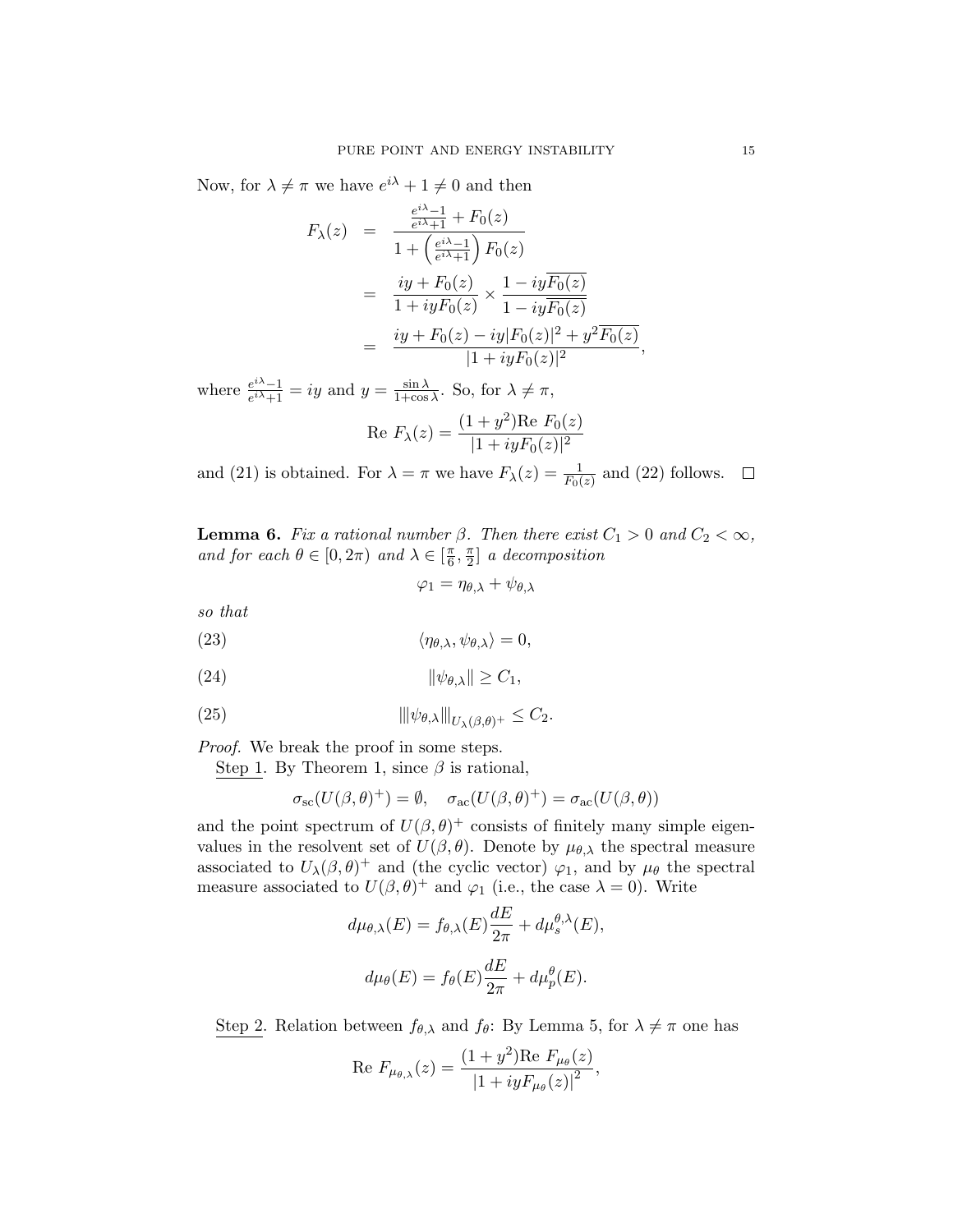where  $y = \frac{\sin \lambda}{1 + \cos \lambda}$  and then

$$
f_{\theta,\lambda}(E) = \frac{(1+y^2)f_{\theta}(E)}{|1+iy\lim_{r\uparrow 1} F_{\mu_{\theta}}(re^{iE})|^2}.
$$

Step 3. Relation between  $f_{\theta}$  and  $f_0$ : By (9) and (8) one gets

(26) 
$$
U(\beta, \theta)^{+} = e^{-i2\theta} U(\beta, 0)^{+}
$$

and using this relation it found that

$$
\left(U(\beta,\theta)^{+}\right)^{j} = e^{-ij2\theta} \left(U(\beta,0)^{+}\right)^{j}
$$

for all  $j \in \mathbb{Z}$ . Thus, by the spectral theorem, for any  $j \in \mathbb{Z}$ ,

$$
\int_0^{2\pi} e^{-ijE} f_\theta(E) \frac{dE}{2\pi} = \int_0^{2\pi} e^{-ijE} f_0(E - 2\theta) \frac{dE}{2\pi}.
$$

Hence

(27) 
$$
f_{\theta}(E) = f_0(E - 2\theta)
$$

for almost all  $E$ .

Step 4. Lower and upper bounds for  $f_{\theta,\lambda}$ : We have

$$
\lim_{r \uparrow 1} F_{\mu_\theta}(re^{iE}) = f_\theta(E) + i \lim_{r \uparrow 1} \text{Im } F_{\mu_\theta}(re^{iE})
$$

and

$$
\lim_{r \uparrow 1} \text{Im } F_{\mu_{\theta}}(re^{iE}) = \lim_{r \uparrow 1} \int_0^{2\pi} \text{Im } \left( \frac{e^{it} + re^{iE}}{e^{it} - re^{iE}} \right) f_{\theta}(t) \frac{dt}{2\pi} + \lim_{r \uparrow 1} \int_0^{2\pi} \text{Im } \left( \frac{e^{it} + re^{iE}}{e^{it} - re^{iE}} \right) d\mu_{p}^{\theta}(t).
$$

If we denote

$$
g_{\theta}(E) = \lim_{r \uparrow 1} \int_0^{2\pi} \text{Im} \left( \frac{e^{it} + re^{iE}}{e^{it} - re^{iE}} \right) f_{\theta}(t) \frac{dt}{2\pi},
$$

then by (27) we obtain  $g_{\theta}(E) = g_0(E - 2\theta)$  for almost all E. On the other hand, by (26) we have that E is an eigenvalue of  $U(\beta, \theta)^+$  if and only if  $E + 2\theta$  is an eigenvalue of  $U(\beta, 0)^+$ . Let  $\{E_j^{\theta}\}_{j=1}^n$  be the set of eigenvalues of  $U(\beta, \theta)^+$  (recall that  $n < \infty$ ) and  $d\mu_p^{\theta} = \sum_{j=1}^n \kappa_j^{\theta} \delta_{E_j^{\theta}}$  ( $\delta_E$  is the Dirac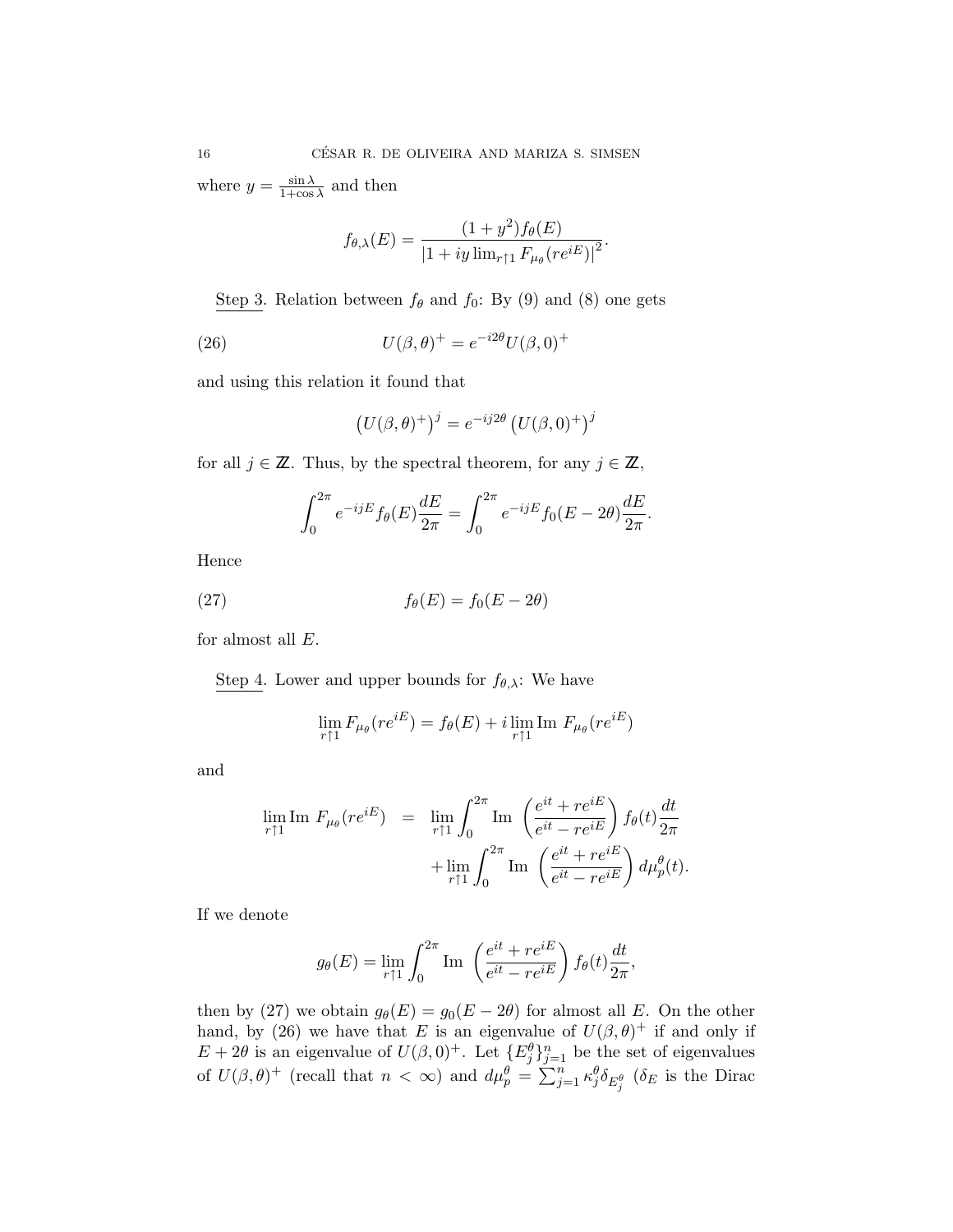measure at  $E$ ). Then

$$
\lim_{r \uparrow 1} \int_0^{2\pi} \text{Im} \left( \frac{e^{it} + re^{iE}}{e^{it} - re^{iE}} \right) d\mu_p^{\theta}(t) = \lim_{r \uparrow 1} \int_0^{2\pi} \frac{2r \sin(E - t)}{1 + r^2 - 2r \cos(E - t)} d\mu_p^{\theta}(t)
$$

$$
= \lim_{r \uparrow 1} \sum_{j=1}^n \frac{2r \sin(E - E_j^{\theta}) \kappa_j^{\theta}}{1 + r^2 - 2r \cos(E - E_j^{\theta})}
$$

$$
= \sum_{j=1}^n \frac{2 \sin(E - 2\theta - E_j^0) \kappa_j^{\theta}}{\left| e^{iE_j^0} - e^{i(E - 2\theta)} \right|^2}.
$$

Since  $f_0 \in L^1([0, 2\pi))$ , by a result of [13] (Theorem 1.6 in Chapter III), the function  $g_0$  is of weak  $L^1$  type, i.e.,  $g_0$  is measurable and there exits a constant  $C > 0$  such that for all  $T > 0$  the Lebesgue measure

(28) 
$$
|\{E : |g_0(E)| \le T\}| \ge 1 - \frac{C}{T}.
$$

Pick  $S > 0$  such that  $\Omega_S := \left\{ E : \frac{1}{S} \le f_0(E) \le S \right\}$  satisfies  $|\Omega_S| > 0$  and dist  $(\Omega_S, \{E_j^0\}_{j=1}^n) = L > 0$ . Then choose T sufficiently large such that

$$
A:=\Omega_S\cap\{E:|g_0(E)|\leq T\}
$$

satisfies  $|A| > 0$ ; by (28) this is possible. For  $\theta \in [0, 2\pi)$  put

$$
I_{\theta} := \{ E \in [0, 2\pi) : E - 2\theta \in A \};
$$

thus  $|I_{\theta}| = |A| > 0$ . Then, for all  $\theta \in [0, 2\pi)$ ,  $\lambda \in [0, \frac{\pi}{2}]$  (equivalently  $y \in [0, 1]$  and  $E \in I_{\theta}$  one has

$$
\left| 1 + iy \lim_{r \uparrow 1} F_{\mu_{\theta}}(re^{iE}) \right| \leq 1 + |y| \left( |f_{\theta}(E)| + |g_{\theta}(E)| + \left| \sum_{j=1}^{n} \frac{2 \sin(E - 2\theta - E_{j}^{0}) \kappa_{j}^{\theta}}{|e^{iE_{j}^{0}} - e^{i(E - 2\theta)}|^{2}} \right| \right)
$$
  

$$
\leq 1 + |f_{0}(E - 2\theta)| + |g_{0}(E - 2\theta)| + \sum_{j=1}^{n} \frac{2|\kappa_{j}^{\theta}|}{L^{2}}
$$
  

$$
\leq 1 + S + T + \frac{2}{L^{2}}.
$$

So, for all  $\theta \in [0, 2\pi)$ ,  $\lambda \in [0, \frac{\pi}{2}]$  and  $E \in I_{\theta}$ 

$$
|f_{\theta,\lambda}(E)| = \frac{(1+y^2)f_{\theta}(E)}{|1+iy\lim_{r\uparrow 1}F_{\mu_{\theta}}(re^{iE}))|^2}
$$
  
\n
$$
\geq \frac{f_0(E-2\theta)}{(1+S+T+2/L^2)^2}
$$
  
\n
$$
\geq \frac{1}{S(1+S+T+2/L^2)^2}.
$$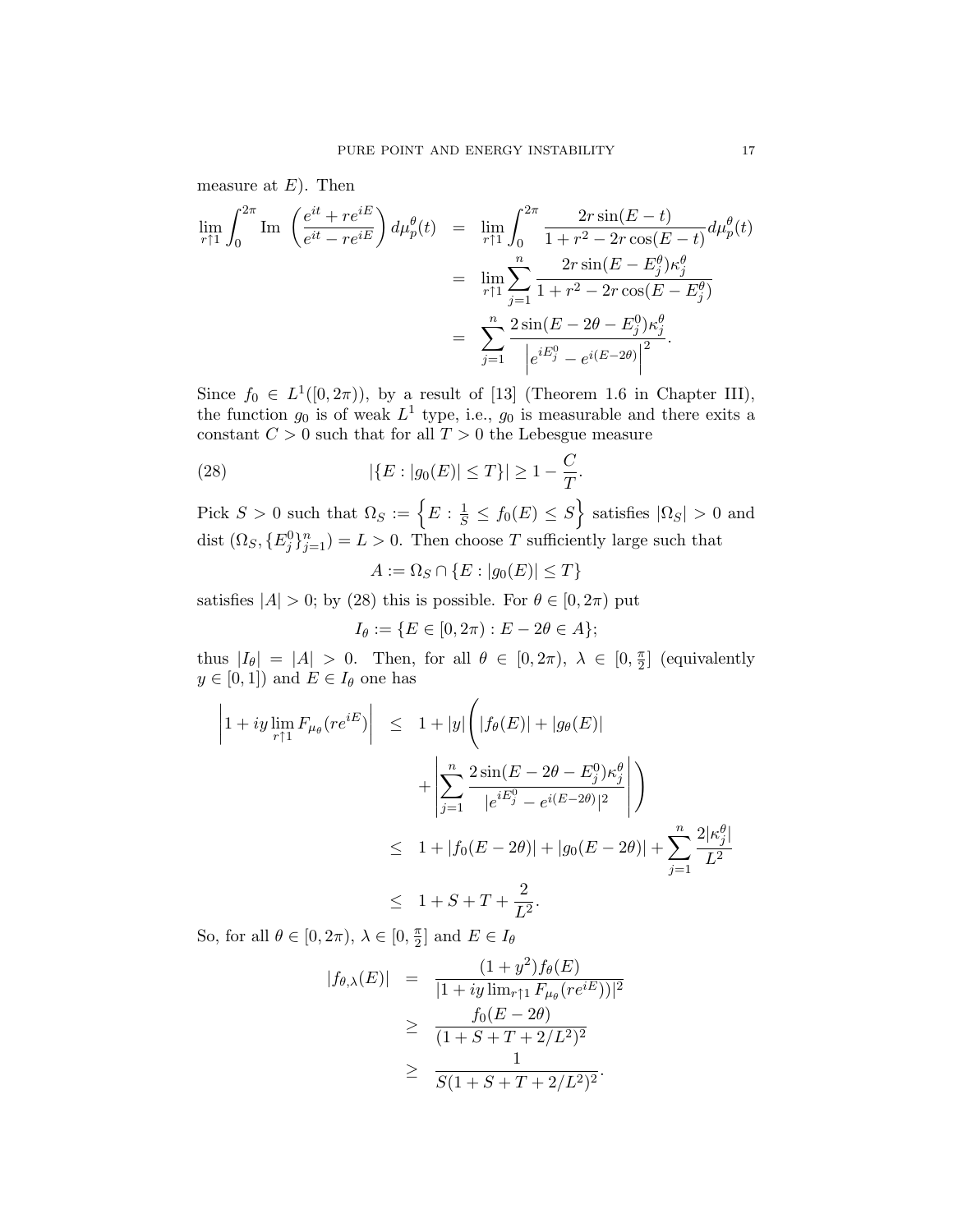In order to get un upper bound, note that

$$
\left|1 + iy \lim_{r \uparrow 1} F_{\mu_{\theta}}(re^{iE})\right| \ge |y f_{\theta}(E)|,
$$

and so, for all  $\theta \in [0, 2\pi)$ ,  $\lambda \in [\frac{\pi}{6}, \frac{\pi}{2}]$  (equivalently  $y \in \left[\frac{1}{2+\sqrt{3}}, 1\right]$ ) and  $E \in I_{\theta}$ 

$$
|f_{\theta,\lambda}(E)| = \frac{(1+y^2)f_{\theta}(E)}{|1+iy\lim_{r\uparrow 1}F_{\mu_{\theta}}(re^{iE})|^2}
$$
  
\n
$$
\leq \frac{(1+y^2)f_{\theta}(E)}{y^2f_{\theta}(E)^2} = \frac{(1+y^2)}{y^2f_0(E-2\theta)}
$$
  
\n
$$
\leq 2(2+\sqrt{3})^2S.
$$

Summing up, for all  $\theta \in [0, 2\pi)$ ,  $\lambda \in [\frac{\pi}{6}, \frac{\pi}{2}]$  and  $E \in I_{\theta}$ , we have proved that

(29) 
$$
\frac{1}{S(1+S+T+2/L^2)^2} \le |f_{\theta,\lambda}(E)| \le 2(2+\sqrt{3})^2 S.
$$

Step 5. Conclusion: For  $\lambda \in [\frac{\pi}{6}, \frac{\pi}{2}]$  and  $\theta \in [0, 2\pi)$  let

$$
\psi_{\theta,\lambda} = P_{I_{\theta}}^{\theta,\lambda} \varphi_1, \quad \eta_{\theta,\lambda} = (I_d - P_{I_{\theta}}^{\theta,\lambda}) \varphi_1,
$$

where  $P_{I_{\theta}}^{\theta,\lambda}$  is the spectral projection (of  $U_{\lambda}(\beta,\theta)^{+}$ ) onto  $I_{\theta}$ . Then for each  $\theta \in [0, 2\pi)$  and  $\lambda \in [\frac{\pi}{6}, \frac{\pi}{2}]$  we have the decomposition  $\varphi_1 = \psi_{\theta,\lambda} + \eta_{\theta,\lambda}$  that satisfies (23). Moreover by (29)

$$
\|\psi_{\theta,\lambda}\|^2 = \langle \psi_{\theta,\lambda}, \psi_{\theta,\lambda} \rangle = \langle P_{I_{\theta}}^{\theta,\lambda} \varphi_1, P_{I_{\theta}}^{\theta,\lambda} \varphi_1 \rangle
$$
  

$$
= \langle \varphi_1, P_{I_{\theta}}^{\theta,\lambda} \varphi_1 \rangle = \int_0^{2\pi} \chi_{I_{\theta}}(E) d\mu_{\theta,\lambda}
$$
  

$$
= \int_{I_{\theta}} f_{\theta,\lambda}(E) \frac{dE}{2\pi} \ge \frac{|A|}{2\pi S(1 + S + T + 2/L^2)^2}
$$

so (24) holds with

$$
C_1 = \left(\frac{|A|}{2\pi S(1 + S + T + 2/L^2)^2}\right)^{1/2} > 0;
$$

also

$$
\|\psi_{\theta,\lambda}\|_{U_{\lambda}(\beta,\theta)^{+}}^2 = \|P_{I_{\theta}}^{\theta,\lambda}\varphi_1\|_{U_{\lambda}(\beta,\theta)^{+}}^2 = \|\chi_{I_{\theta}}f_{\theta,\lambda}\|_{\infty} \leq 2(2+\sqrt{3})^2S
$$

and (25) holds with  $C_2 = (2(2+\sqrt{3})^2S)^{1/2} < \infty$ . The lemma is proved.  $\Box$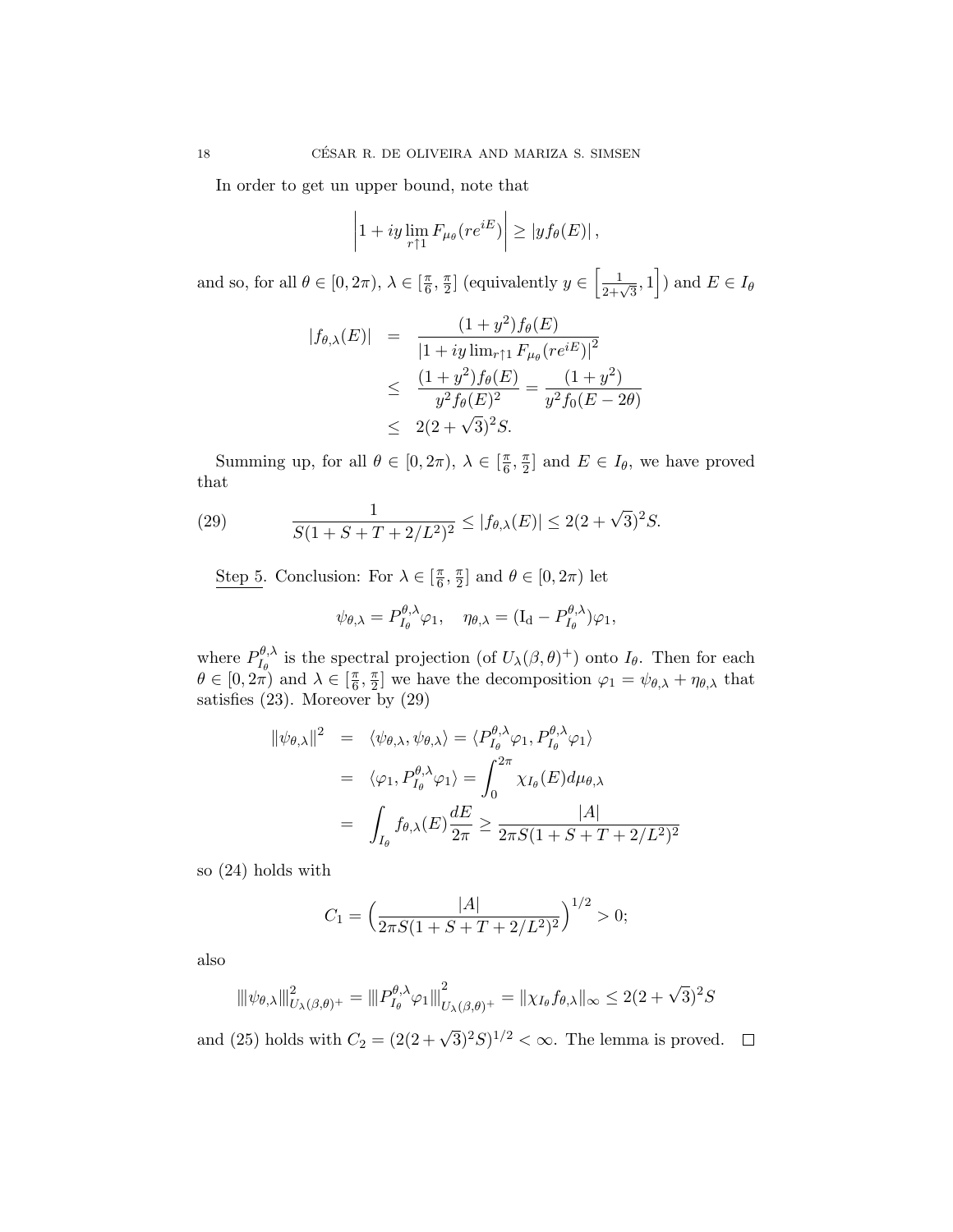4.3. Variation of  $\beta$ . The next lemma gives an estimate of the dependence of the dynamics on  $\beta$ . Its proof strongly uses the structure of  $U_{\lambda}(\beta, \theta)^{+}$ .

**Lemma 7.** Let  $\beta, \beta' \in \mathbb{R}$ . Then, for  $n \geq 1$ ,

$$
\left\| \left( U_{\lambda}(\beta,\theta)^{+} \right)^{n} \varphi_{1} - \left( U_{\lambda}(\beta',\theta)^{+} \right)^{n} \varphi_{1} \right\| \leq 2 \times 4^{n} (2n^{2} - n) 2\pi \left| \beta - \beta' \right|.
$$

Proof. It is an induction. We have

$$
U_{\lambda}(\beta,\theta)^{+}\varphi_{j} = U(\beta,\theta)^{+}(I_{d} + (e^{i\lambda} - 1)P_{\varphi_{1}})\varphi_{j}
$$
  
\n
$$
= \begin{cases} U(\beta,\theta)^{+}\varphi_{j} & \text{if } j > 1 \\ U(\beta,\theta)^{+}\varphi_{1} + (e^{i\lambda} - 1)U(\beta,\theta)^{+}\varphi_{1} & \text{if } j = 1 \end{cases}
$$
  
\n
$$
= \begin{cases} U(\beta,\theta)^{+}\varphi_{j} & \text{if } j > 1 \\ e^{i\lambda}U(\beta,\theta)^{+}\varphi_{1} & \text{if } j = 1 \end{cases}
$$

Thus

$$
U_{\lambda}(\beta,\theta)^{+}\varphi_{1}=e^{i\lambda}U(\beta,\theta)^{+}\varphi_{1}=a_{1}e^{-i(2\pi\beta)}\varphi_{1}+a_{2}e^{-i(2\pi\beta)}\varphi_{2}
$$

where  $a_1 = re^{i\lambda}e^{-i(\alpha+2\theta)}$  and  $a_2 = ite^{i\lambda}e^{-i(\alpha+2\theta)}$ . Since

(30)  $|e^{-ix} - e^{-ix'}| \le 2|x - x'|$ 

and  $|a_j| \le 1, j = 1, 2$ , then

$$
||U_{\lambda}(\beta,\theta)^{+}\varphi_{1} - U_{\lambda}(\beta',\theta)^{+}\varphi_{1}|| \leq 2 \left| e^{-i(2\pi\beta)} - e^{-i(2\pi\beta')} \right|
$$
  

$$
\leq 4 \times 2|2\pi\beta - 2\pi\beta'| = 2 \times 4 \times 2\pi |\beta - \beta'|
$$

and the lemma is proved for  $n = 1$ .

Now

$$
(U_{\lambda}(\beta,\theta)^{+})^{2} \varphi_{1} = U_{\lambda}(\beta,\theta)^{+} U_{\lambda}(\beta,\theta)^{+} \varphi_{1}
$$
  
\n
$$
= U_{\lambda}(\beta,\theta)^{+} (a_{1}e^{-i(2\pi\beta)}\varphi_{1} + a_{2}e^{-i(2\pi\beta)}\varphi_{2})
$$
  
\n
$$
= e^{i\lambda} a_{1}e^{-i(2\pi\beta)}U(\beta,\theta)^{+} \varphi_{1} + a_{2}e^{-i(2\pi\beta)}U(\beta,\theta)^{+} \varphi_{2}
$$
  
\n
$$
= e^{i\lambda} a_{1}e^{-i(2\pi\beta)} \Big(b_{1}e^{-i(2\pi\beta)}\varphi_{1} + b_{2}e^{-i(2\pi\beta)}\varphi_{2}\Big)
$$
  
\n
$$
+ a_{2}e^{-i(2\pi\beta)} \Big(c_{1}e^{-i(3.(2\pi\beta))}\varphi_{1} + c_{2}e^{-i(3.(2\pi\beta))}\varphi_{2}
$$
  
\n
$$
+ c_{3}e^{-i(5.(2\pi\beta))}\varphi_{3} + c_{4}e^{-i(5.(2\pi\beta))}\varphi_{4}\Big)
$$

Since  $|a_j| < 1$ ,  $|b_j| < 1$ ,  $|c_j| < 1$  and there are  $2 + 4 < 4 \times 4$  terms in the expansion of  $(U_{\lambda}(\beta,\theta)^{+})^{2}\varphi_{1}$  and the largest exponent (which provides the largest contribution by (30)) is obtained from the product of the exponentials  $e^{-i(2\pi\beta)}e^{-i((2+3)2\pi\beta)} = e^{-i((1+2+3)2\pi\beta)}$ , we obtain

$$
\left\| \left( U_{\lambda}(\beta,\theta)^{+} \right)^{2} \varphi_{1} - \left( U_{\lambda}(\beta^{\prime},\theta)^{+} \right)^{2} \varphi_{1} \right\| \leq 4 \times 4 \times 2(1+2+3)2\pi \left| \beta - \beta^{\prime} \right|
$$
  
= 2 \times 4^{2}(1+2+3)2\pi \left| \beta - \beta^{\prime} \right|,

and the lemma is proved for  $n = 2$ . In a similar way by the structure of  $U_{\lambda}(\beta, \theta)^{+}$  we conclude that  $(U_{\lambda}(\beta, \theta)^{+})^{3} \varphi_{1}$  has at most  $4^{2} \times 4$  terms where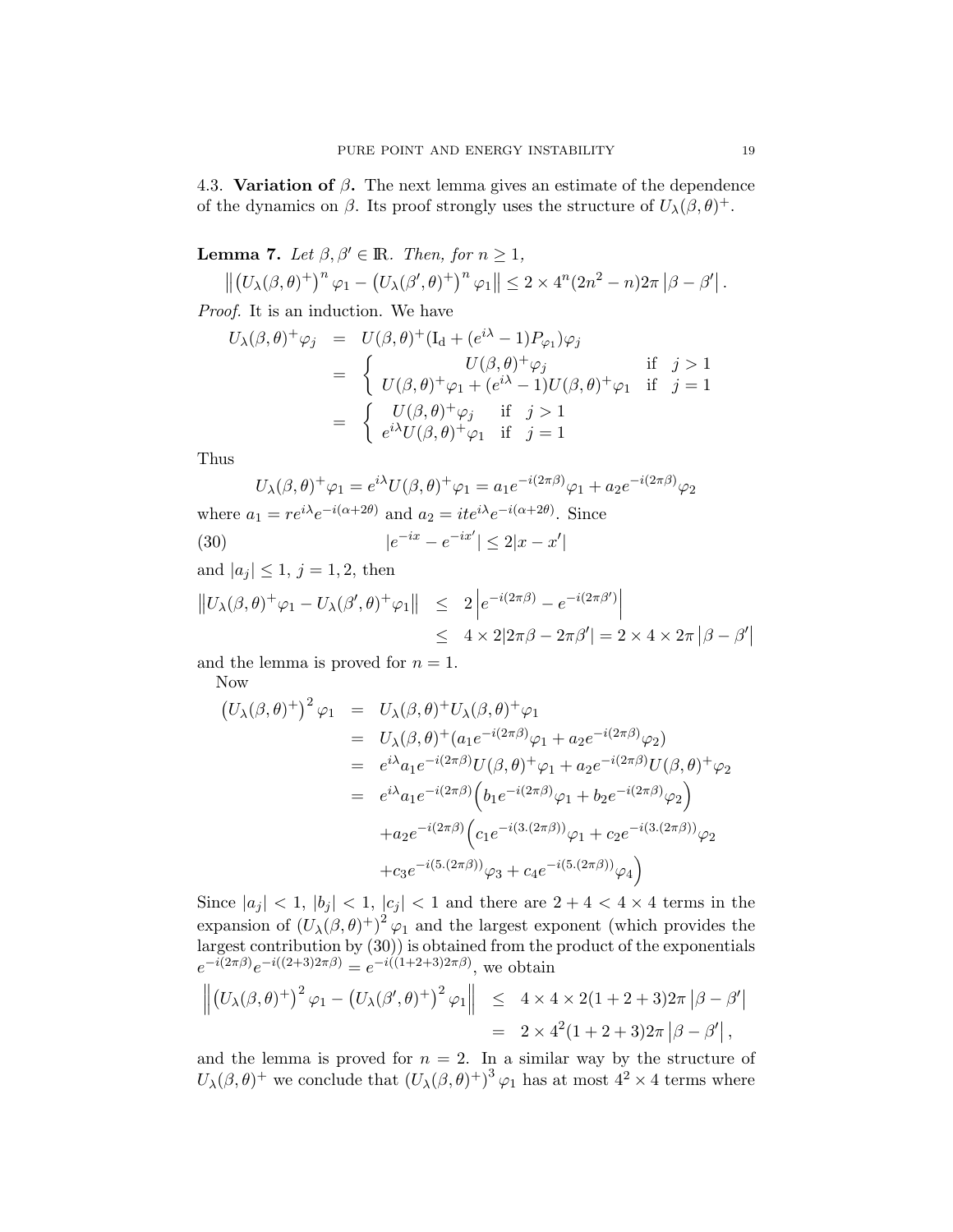the largest exponent is in  $e^{-i(1+2+3)2\pi\beta}e^{-i((4+5)2\pi\beta)} = e^{-i((1+2+3+4+5)2\pi\beta)}$ and so

$$
\| (U_{\lambda}(\beta,\theta)^{+})^{3} \varphi_{1} - (U_{\lambda}(\beta',\theta)^{+})^{3} \varphi_{1} \| \leq
$$
  
\n
$$
\leq 4 \times 4 \times 4 \times 2(1 + 2 + 3 + 4 + 5)2\pi |\beta - \beta'|
$$
  
\n
$$
= 2 \times 4^{3} (1 + 2 + 3 + 4 + 5)2\pi |\beta - \beta'|.
$$

Inductively one finds that  $(U_\lambda(\beta, \theta)^+)^n \varphi_1$  has at the most  $4^n$  terms, and according to (30) the largest contribution comes from the product

$$
e^{-i(1+2+\ldots+2n-3)2\pi\beta}e^{-i(((2n-2)+(2n-1))2\pi\beta)}=e^{-i((1+2+\ldots+2n-1)2\pi\beta)}
$$

and then

$$
\left\| \left( U_{\lambda}(\beta,\theta)^{+} \right)^{n} \varphi_{1} - \left( U_{\lambda}(\beta',\theta)^{+} \right)^{n} \varphi_{1} \right\|
$$
  

$$
\leq 2 \times 4^{n} (1 + 2 + \ldots + 2n - 1) 2\pi \left| \beta - \beta' \right|;
$$

since  $2n^2 - n = 1 + 2 + ... + 2n - 1$ , the result follows.

 $\Box$ 

4.4. Proof of Theorem 2(ii). Finally, using this preparatory set of results, we finish the proof of our main result.

Let  $f(n) = (\ln(2+|n|))^{\frac{1}{5}}$ . Sequences  $\beta_m, T_m, \Delta_m$  will be built inductively, starting with  $\beta_1 = 1$ , so that

- (i)  $\beta_{m+1} \beta_m = 2^{-\kappa_m!}$  for some  $\kappa_m \in \mathbb{N}$ ; (ii)  $\frac{1}{T_m+1} \sum_{j=T_m}^{2T_m} ||P_{n \ge \frac{T_m}{f(T_m)}} (U_\lambda(\beta, \theta)^+)^j \varphi_1||^2 \ge \frac{1}{f(T_m)^2}$  for all  $\theta \in [0, 2\pi)$ ,  $\lambda \in \left[\frac{\pi}{6}, \frac{\pi}{2}\right]$  and  $\beta$  with  $|\beta - \beta_m| \leq \Delta_m$ ;
- (iii)  $|\beta_{m+1} \beta_k| < \Delta_k$  for  $k = 1, 2, ..., m$ .

If (i), (ii) and (iii) are satisfied then we conclude by (i) that  $\beta_{\infty} = \lim \beta_m$ is irrational, by (iii) that  $|\beta_{\infty} - \beta_m| \leq \Delta_m$  and then by (ii) that

$$
\frac{1}{T_m+1} \sum_{j=T_m}^{2T_m} \|P_{n \ge \frac{T_m}{f(T_m)}} \left( U_{\lambda}(\beta_{\infty}, \theta)^+ \right)^j \varphi_1 \|^2 \ge \frac{1}{f(T_m)^2}
$$

for  $\theta \in [0, 2\pi)$  and  $\lambda \in [\frac{\pi}{6}, \frac{\pi}{2}]$ . So by Lemma 2

$$
\limsup_{n \to \infty} ||X (U_{\lambda}(\beta, \theta)^{+})^{n} \varphi_{1}||^{2} \frac{f(n)^{5}}{n^{2}} = \infty
$$

for  $\beta = \beta_{\infty}$  and the result is proved.

Then we shall construct  $\beta_m, T_m, \Delta_m$  such that (i), (ii) and (iii) hold. Start with  $\beta_1 = 1$ . Given  $\beta_1, \ldots, \beta_m, T_1, \ldots, T_{m-1}$  and  $\Delta_1, \ldots, \Delta_{m-1}$  we shall show how to choose  $T_m, \Delta_m$  and  $\beta_{m+1}$ .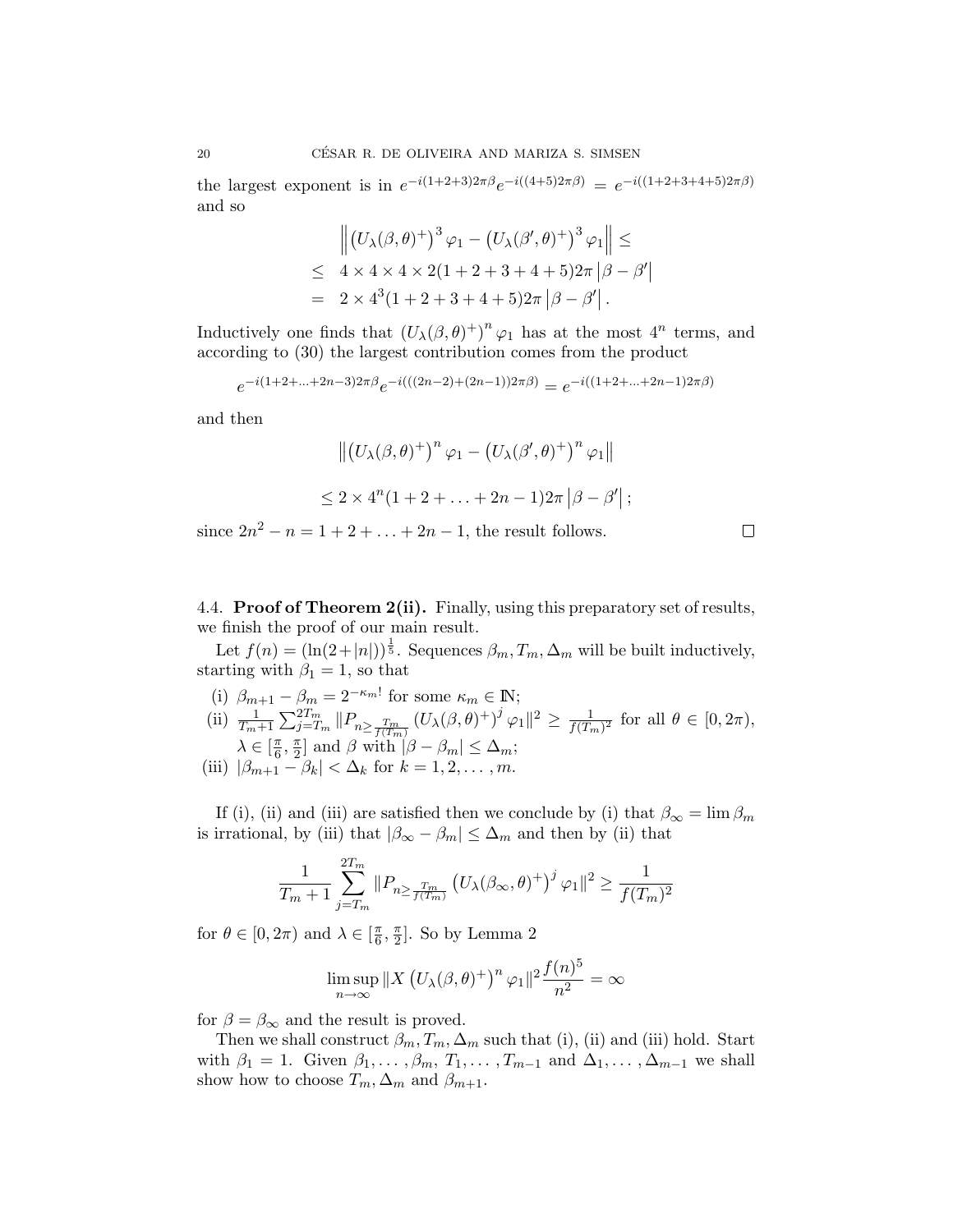Given  $\beta_m$ , let  $\varphi_1 = \eta + \psi$  be the decomposition given by Lemma 6 and let  $C_1, C_2$  be the corresponding constants. Choose  $T_m \geq 2T_{m-1}$  (and  $T_1 \geq 2$ ) so that

(31) 
$$
C_1^2 - 3\sqrt{2\pi}C_2(2f(T_m)^{-1} + T_m^{-1})^{\frac{1}{2}} \ge 2f(T_m)^{-1}.
$$

This is possible since  $C_1$  and  $C_2$  are fixed (given  $\beta_m$ ) and  $f(n) \to \infty$ . Note that

(32)  
\n
$$
\frac{1}{T+1} \sum_{j=T}^{2T} ||P_{n<\frac{T}{f(T)}} (U_{\lambda}(\beta,\theta)^{+})^{j} \psi||^{2} \leq \frac{2\pi}{T+1} \# \Big\{ n : n < \frac{T}{f(T)} \Big\} ||\psi||^{2};
$$

in fact

$$
\frac{1}{T+1} \sum_{j=T}^{2T} ||P_{n<\frac{T}{f(T)}} (U_{\lambda}(\beta,\theta)^{+})^{j} \psi||^{2} =
$$
\n
$$
= \frac{1}{T+1} \sum_{j=T}^{2T} \sum_{n<\frac{T}{f(T)}} \left| \left( (U_{\lambda}(\beta,\theta)^{+})^{j} \psi \right) (n) \right|^{2}
$$
\n
$$
= \frac{1}{T+1} \sum_{n<\frac{T}{f(T)}} \sum_{j=T}^{2T} \left| \left( (U_{\lambda}(\beta,\theta)^{+})^{j} \psi \right) (n) \right|^{2}
$$
\n
$$
\leq \frac{1}{T+1} \sum_{n<\frac{T}{f(T)}} \sum_{j=-\infty}^{\infty} \left| \langle \varphi_{n}, (U_{\lambda}(\beta,\theta)^{+})^{j} \psi \rangle \right|^{2},
$$

then by Lemma 4

$$
\frac{1}{T+1} \sum_{j=T}^{2T} \|P_{n \leq \frac{T}{f(T)}} \left( U_{\lambda}(\beta, \theta)^{+} \right)^{j} \psi \|^2 \leq \frac{1}{T+1} \sum_{n \leq \frac{T}{f(T)}} 2\pi \|\|\psi\|\|^2,
$$

and (32) follows.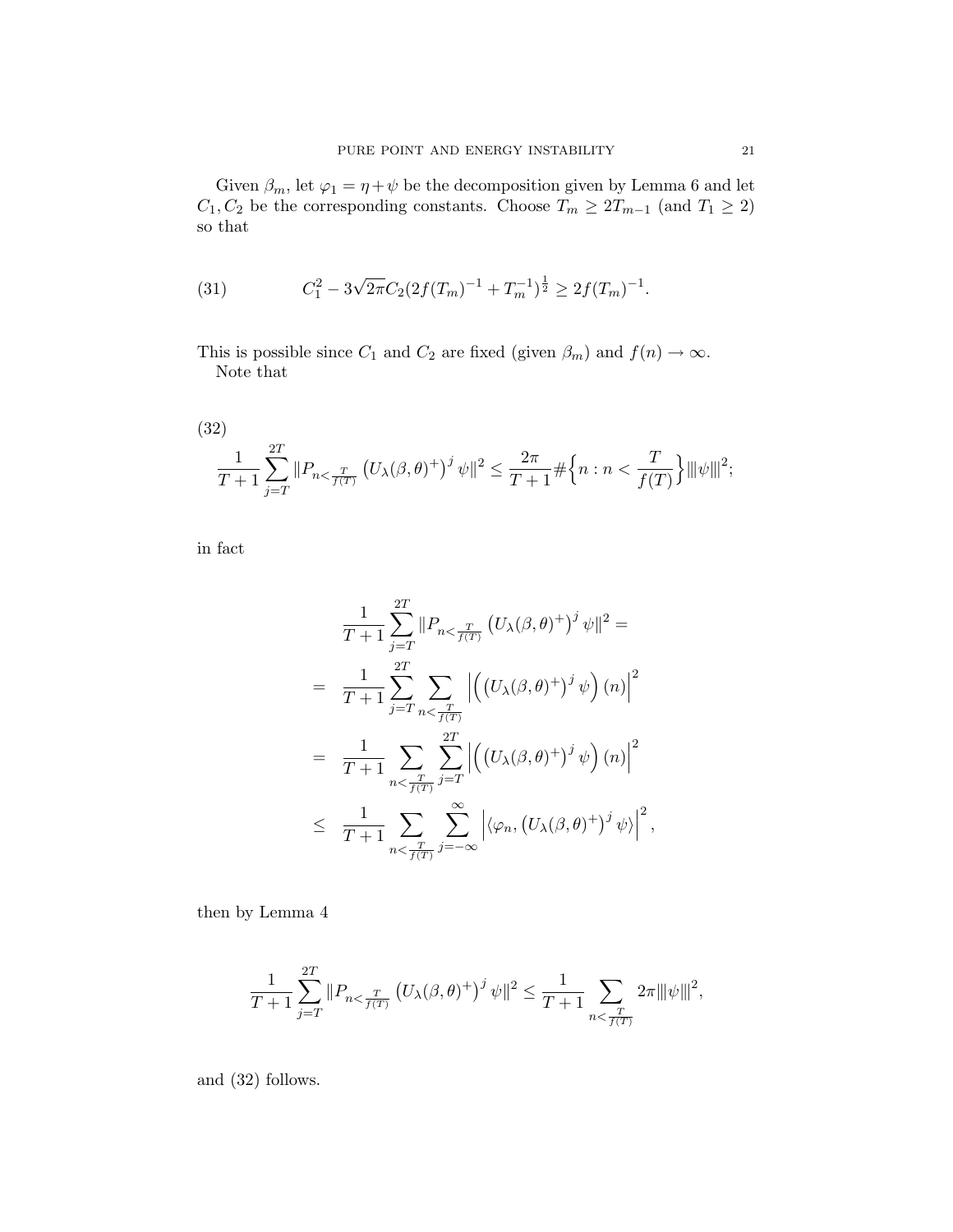By Lemma 3 and (32)

$$
\frac{1}{T_m+1} \sum_{j=T_m}^{2T_m} ||P_{n \ge \frac{T_m}{f(T_m)}} (U_{\lambda}(\beta_m, \theta)^+)^j \varphi_1||^2 \ge
$$
\n
$$
\ge ||\psi||^2 - 3\Big(\frac{1}{T_m+1} \sum_{j=T_m}^{2T_m} ||P_{n < \frac{T_m}{f(T_m)}} (U_{\lambda}(\beta_m, \theta)^+)^j \psi||^2\Big)^{\frac{1}{2}}
$$
\n
$$
\ge ||\psi||^2 - 3\Big(\frac{2\pi}{T_m+1} \#\Big\{n : n < \frac{T_m}{f(T_m)}\Big\} ||\psi||^2\Big)^{\frac{1}{2}}
$$
\n
$$
\ge C_1^2 - 3\Big(\frac{2\pi}{T_m+1} \#\Big\{n : n < \frac{T_m}{f(T_m)}\Big\} C_2^2\Big)^{\frac{1}{2}}
$$
\n
$$
= C_1^2 - 3\sqrt{2\pi} C_2 \Big(\frac{1}{T_m+1} \#\Big\{n : n < \frac{T_m}{f(T_m)}\Big\}\Big)^{\frac{1}{2}}.
$$

Since  $\#\left\{n : n < \frac{T_m}{f(T_m)}\right\}$  $\left\{\frac{1}{2} \leq 2 \frac{T_m}{f(T_m)} + 1 \text{ it follows that }\right\}$ 

$$
\frac{1}{T_m + 1} \sum_{j=T_m}^{2T_m} \|P_{n \ge \frac{T_m}{f(T_m)}} (U_\lambda(\beta_m, \theta)^+)^j \varphi_1\|^2
$$
\n
$$
\ge C_1^2 - 3\sqrt{2\pi} C_2 \Big(\frac{1}{T_m + 1} \Big(\frac{2T_m}{f(T_m)} + 1\Big)\Big)^{\frac{1}{2}}
$$
\n
$$
\ge C_1^2 - 3\sqrt{2\pi} C_2 \Big(\frac{2}{f(T_m)} + \frac{1}{T_m}\Big)^{\frac{1}{2}}
$$

for  $\theta \in [0, 2\pi)$  and  $\lambda \in [\frac{\pi}{6}, \frac{\pi}{2}]$ . Thus by (31), we obtain

$$
\frac{1}{T_m+1} \sum_{j=T_m}^{2T_m} \| P_{n \ge \frac{T_m}{f(T_m)}} \left( U_{\lambda}(\beta_m, \theta)^+ \right)^j \varphi_1 \|^2 \ge \frac{2}{f(T_m)}
$$

for  $\theta \in [0, 2\pi)$  and  $\lambda \in [\frac{\pi}{6}, \frac{\pi}{2}].$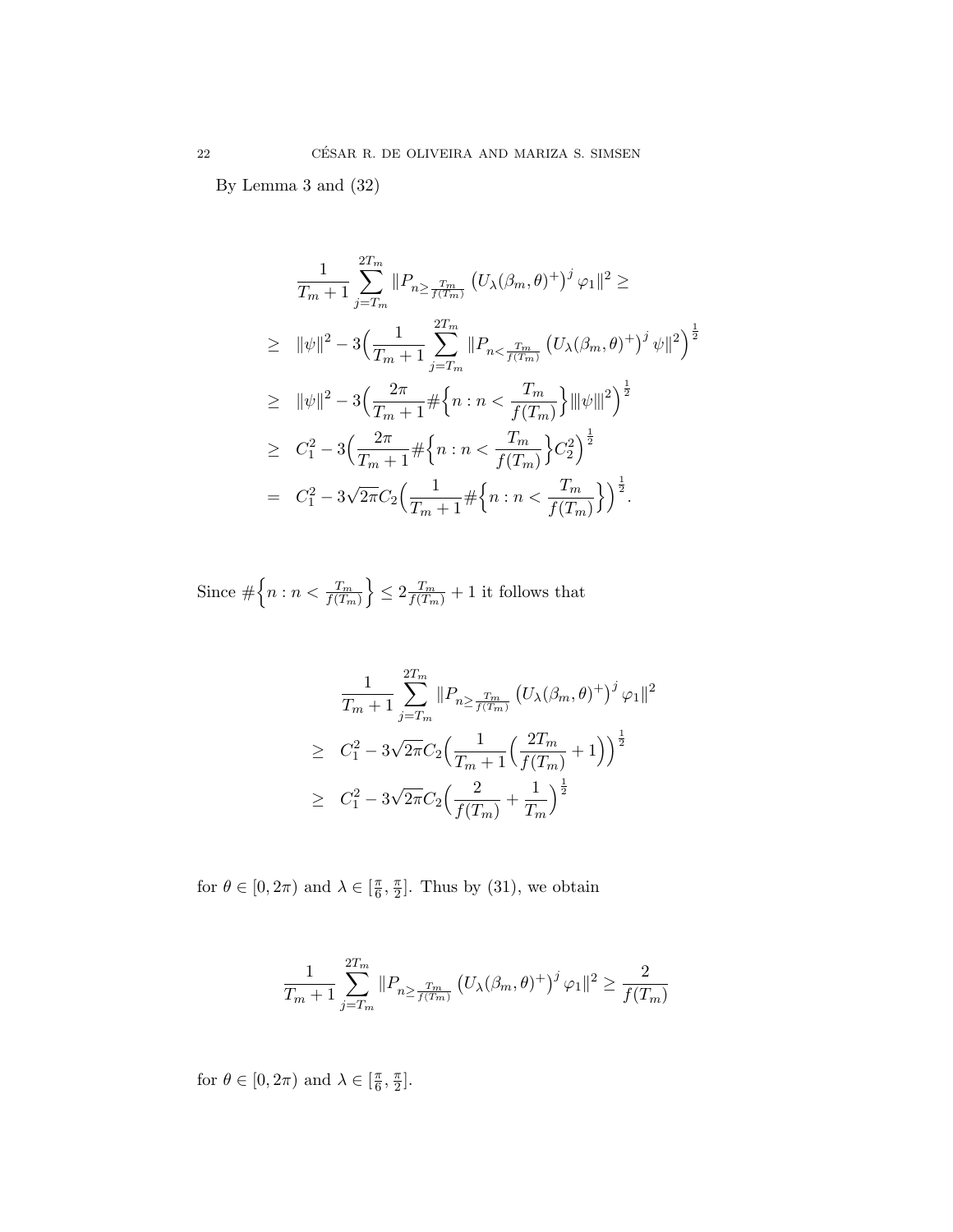So, by Lemma 7, for  $\beta \in \mathbb{R}$ ,  $\theta \in [0, 2\pi)$  and  $\lambda \in [\frac{\pi}{6}, \frac{\pi}{2}]$ 

$$
\frac{1}{T_m+1} \sum_{j=T_m}^{2T_m} ||P_{n \geq \frac{T_m}{f(T_m)}} (U_{\lambda}(\beta,\theta)^{+})^{j} \varphi_1||^{2} \ge
$$
\n
$$
\geq \left(\frac{1}{T_m+1} \sum_{j=T_m}^{2T_m} ||P_{|n| \geq \frac{T_m}{f(T_m)}} (U_{\lambda}(\beta,\theta)^{+})^{j} \varphi_1||\right)^{2}
$$
\n
$$
= \left(\frac{1}{T_m+1} \sum_{j=T_m}^{2T_m} ||P_{n \geq \frac{T_m}{f(T_m)}} (U_{\lambda}(\beta_m,\theta)^{+})^{j} \varphi_1
$$
\n
$$
+ P_{n \geq \frac{T_m}{f(T_m)}} \left((U_{\lambda}(\beta,\theta)^{+})^{j} \varphi_1 - (U_{\lambda}(\beta_m,\theta)^{+})^{j} \varphi_1\right) ||\right)^{2}
$$
\n
$$
\geq \left(\frac{1}{T_m+1} \sum_{j=T_m}^{2T_m} ||P_{n \geq \frac{T_m}{f(T_m)}} (U_{\lambda}(\beta_m,\theta)^{+})^{j} \varphi_1||\right)^{2}
$$
\n
$$
- ||((U_{\lambda}(\beta,\theta)^{+})^{j} - (U_{\lambda}(\beta_m,\theta)^{+})^{j}) \varphi_1||\right)^{2}
$$
\n
$$
\geq \left(\frac{1}{T_m+1} \sum_{j=T_m}^{2T_m} (||P_{n \geq \frac{T_m}{f(T_m)}} (U_{\lambda}(\beta_m,\theta)^{+})^{j} \varphi_1||^{2}
$$
\n
$$
-4^{j+1}(2j^{2}-j)\pi|\beta-\beta_m|)\right)^{2}
$$
\n
$$
\geq \left(\frac{2}{f(T_m)} - \frac{1}{T_m+1} \left(\sum_{j=T_m}^{2T_m} 4^{j+1}(2j^{2}-j)\pi\right)|\beta-\beta_m| \right)^{2}.
$$

Taking

$$
\Delta_m = \frac{T_m + 1}{f(T_m) \sum_{j=T_m}^{2T_m} 4^{j+1} (2j^2 - j)\pi}
$$

we obtain that, if  $|\beta-\beta_m|<\Delta_m,$ 

$$
\frac{1}{T_m+1} \sum_{j=T_m}^{2T_m} \|P_{n \ge \frac{T_m}{f(T_m)}} (U_\lambda(\beta, \theta)^+)^j \varphi_1 \|^2 \ge \frac{1}{f(T_m)^2}.
$$

Finally, pick  $\beta_{m+1}$  rational so that

$$
|\beta_n - \beta_{m+1}| < \Delta_n \qquad n = 1, \ldots, m,
$$

and  $\beta_{m+1} = \beta_m + 2^{-\kappa_m!}$  for some  $\kappa_m \in \mathbb{N}$ . This finishes the proof of Theorem 2(ii).

Remark. For the operator  $U_{\lambda}(\beta, \theta) := U(\beta, \theta)(I_{d} + (e^{i\lambda} - 1)P_{\varphi_{1}})$  on  $l^{2}(\mathbb{Z})$  we can similarly prove an analogous result. The proof of dynamical instability for some irrational  $\beta$  is essentially unchanged except for Lemma 6 which is